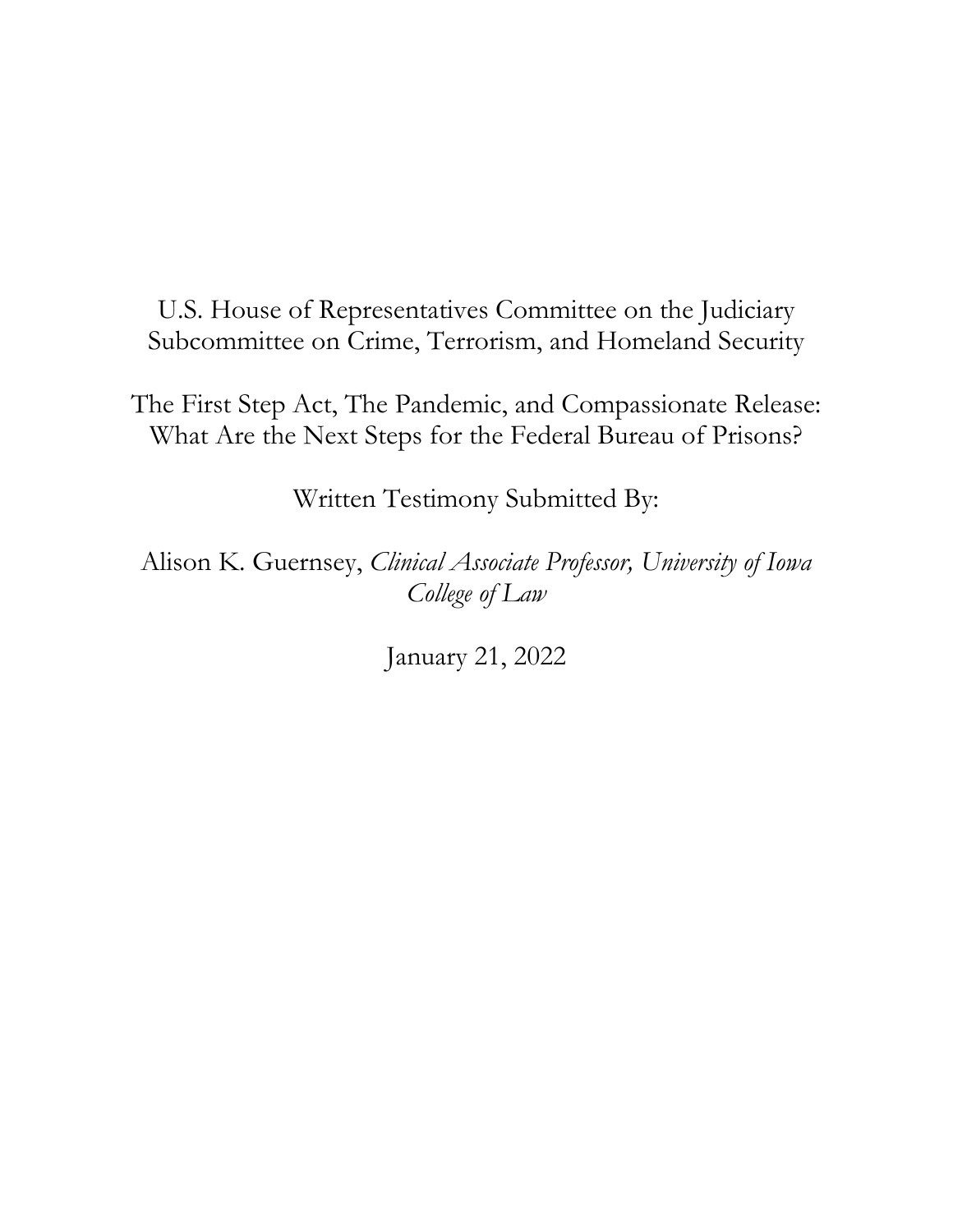Chairman Nadler, Subcommittee Chair Jackson-Lee, and members of the Subcommittee, thank you for inviting me to testify on the BOP's response to the pandemic and compassionate release. For the more than 157,000 people currently locked away in federal custody,<sup>[1](#page-1-0)</sup> the topics the Committee will address today are, quite literally, a matter of life or death.

My name is Alison K. Guernsey, and I am a former Assistant Federal Public Defender and, now, a Clinical Associate Professor at the University of Iowa College of Law where I direct the Federal Criminal Defense Clinic. Since August 2019 before the pandemic—more than 30 law students and I have worked together to represent people across the country seeking release from federal prison under 18 U.S.C. § 3582(c), the compassionate-release statute.

Our compassionate-release work changed when COVID-19 hit. In addition to direct litigation, we have spent the past 22 months listening to the stories our clients and non-clients, alike, have conveyed about the horrific pandemic-related conditions of confinement in federal prisons, privately managed facilities with federal contracts, and U.S. Marshal custody. We have spent the past 22 months receiving the angry and desperate pleas of the family members and friends of those people we have locked away as they described their loved ones' experiences or tried to make sense of how and why a family member or friend died. And we have spent the past 22 months tracking and attempting to verify the BOP's infection and death data to ensure that what is happening behind bars is not easily misrepresented or erased.

Simply and pointedly stated, in March 2020 our prisons became death traps. And given the BOP's inability or reticence to control the spread of COVID-19 behind bars by engaging in aggressive evidence-based public-health measures, including decarceration, they remain dangerous today.

In my remarks, I will start by highlighting my concerns over the BOP's lack of transparency about the number of deaths of people in federal custody from COVID-19, as well as concerns about the real infection rate in its facilities. I will then highlight the difficulties that inaccurate, incomplete, and delayed data poses for people who are incarcerated, advocates, and the federal-court system that has been tasked under 18 U.S.C. § 3582(c) with deciding whether to allow someone to return home through compassionate release. I will conclude by highlighting several modest things that the BOP can do, today, to help preserve human life.

<span id="page-1-0"></span><sup>1</sup> Fed. Bureau of Prisons, Population Statistics, [https://www.bop.gov/about/statistics/population\\_statistics.jsp](https://www.bop.gov/about/statistics/population_statistics.jsp) (last visited Jan. 18, 2022)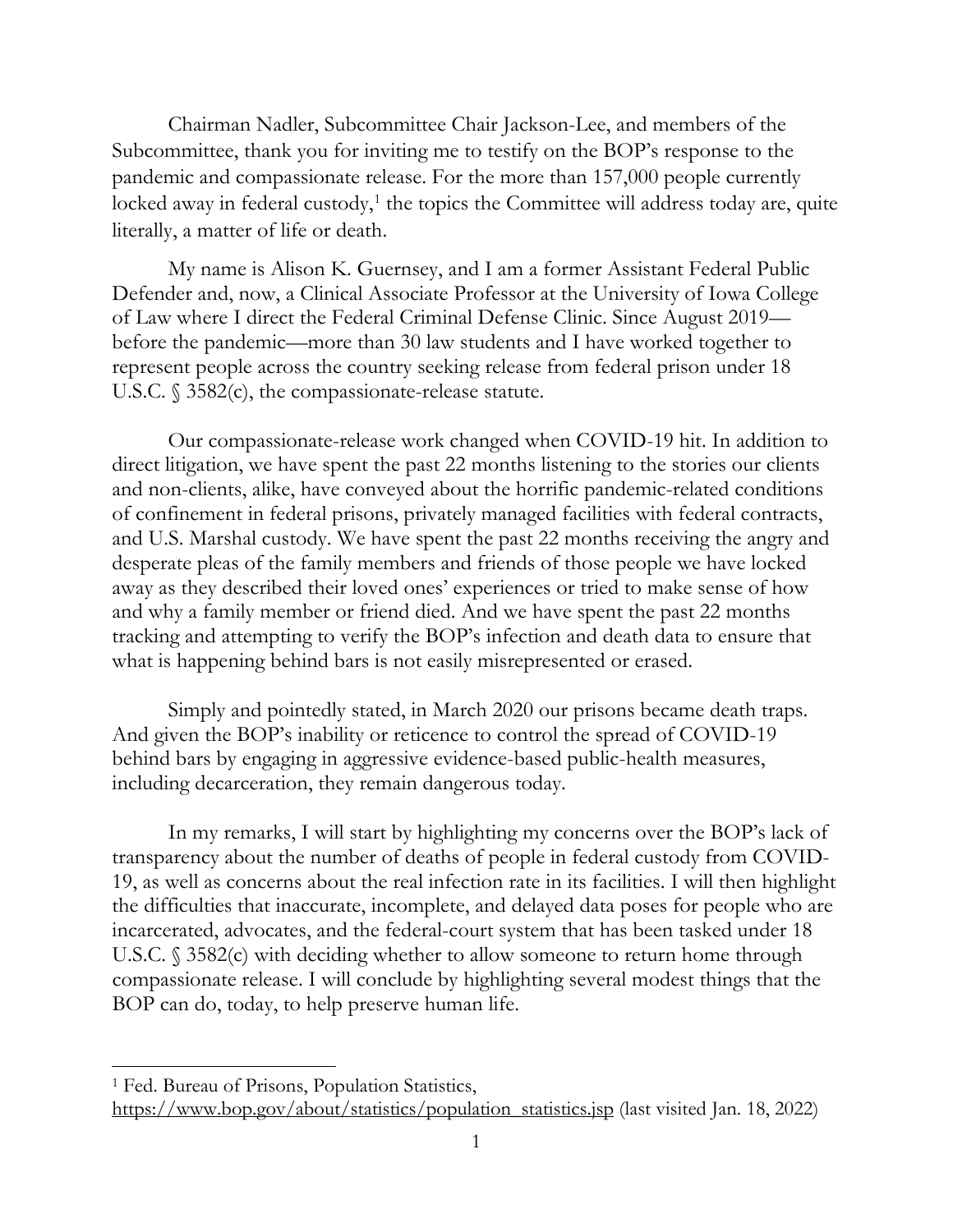## **1. BOP Death Rates Are Inaccurate and Unverifiable**

*First*, the death rates. According to the current publicly available data from the BOP's website, as of January 19, 2022, 277 people have died from COVID-19 while housed in federal facilities.<sup>[2](#page-2-0)</sup> This number includes people who died in prisons, halfway houses, or while on home confinement. This number is suspect for several reasons.

Principally, the BOP is often slow to report deaths of people living in its institutions. This means that on any given day, advocates, lawyers, and people living behind bars can identify people that they know have died but who are not reflected in the publicly reported data. Two recent examples include Bree Eberbaugh and Rebecca Marie Adams, two women who were incarcerated at FPC Alderson when they died. Ms. Adams<sup>[3](#page-2-1)</sup> died on January 12, 2022, while Ms. Eberbaugh<sup>[4](#page-2-2)</sup> died just two days later, on January 14, 2022.

At the time of their deaths (and currently), FPC Alderson was undergoing a COVID-19 outbreak. On December 1, 2021, there was only one reported infection at the institution.<sup>[5](#page-2-3)</sup> But by December 15, 2021, there were 5[6](#page-2-4).<sup>6</sup> And by December 26, 2021, there were 124.<sup>[7](#page-2-5)</sup> As of January 19, 2022, the number remains at 71.<sup>[8](#page-2-6)</sup> Although the BOP reports that approximately 184 people have "recovered,"[9](#page-2-7) —assuming this data is accurate<sup>10</sup>—for a prison with a population of  $677$ ,<sup>[11](#page-2-9)</sup> these current numbers suggest that approximately 38% of the population has been or is currently infected with COVID-19.

<span id="page-2-0"></span><sup>2</sup> Fed. Bureau of Prisons, *COVID-19 Cases*,<https://www.bop.gov/coronavirus/>(last visited Jan. 18, 2022).

<span id="page-2-1"></span><sup>3</sup> Fed. Bureau of Prisons, Find an Inmate, Rebecca Marie Adams, Register Number 35136- 057 (reported deceased 1/12/2022).

<span id="page-2-2"></span><sup>4</sup> Fed. Bureau of Prisons, Find an Inmate, Bree Eberbaugh, Register Number 15134-088 (reported deceased 1/14/2022).

<span id="page-2-3"></span><sup>5</sup> University of Iowa College of Law, Federal Criminal Defense Clinic, *Compassionate Release: Graphing COVID Cases in the Bureau of Prisons*, [https://law.uiowa.edu/compassionate-release](https://law.uiowa.edu/compassionate-release-work)[work](https://law.uiowa.edu/compassionate-release-work) (last updated Jan. 20, 2022).

<span id="page-2-4"></span><sup>6</sup> *Id.*

<span id="page-2-5"></span><sup>7</sup> *Id.*

<span id="page-2-6"></span><sup>8</sup> *Id.*

<span id="page-2-7"></span><sup>9</sup> Fed. Bureau of Prisons, *COVID-19 Cases*,<https://www.bop.gov/coronavirus/> (last visited Jan. 19, 2022).

<span id="page-2-8"></span><sup>10</sup>*See infra* Part 2.

<span id="page-2-9"></span><sup>11</sup> Fed. Bureau of Prisons, FPC Alderson,<https://www.bop.gov/locations/institutions/ald/> (last visited Jan. 19, 2022).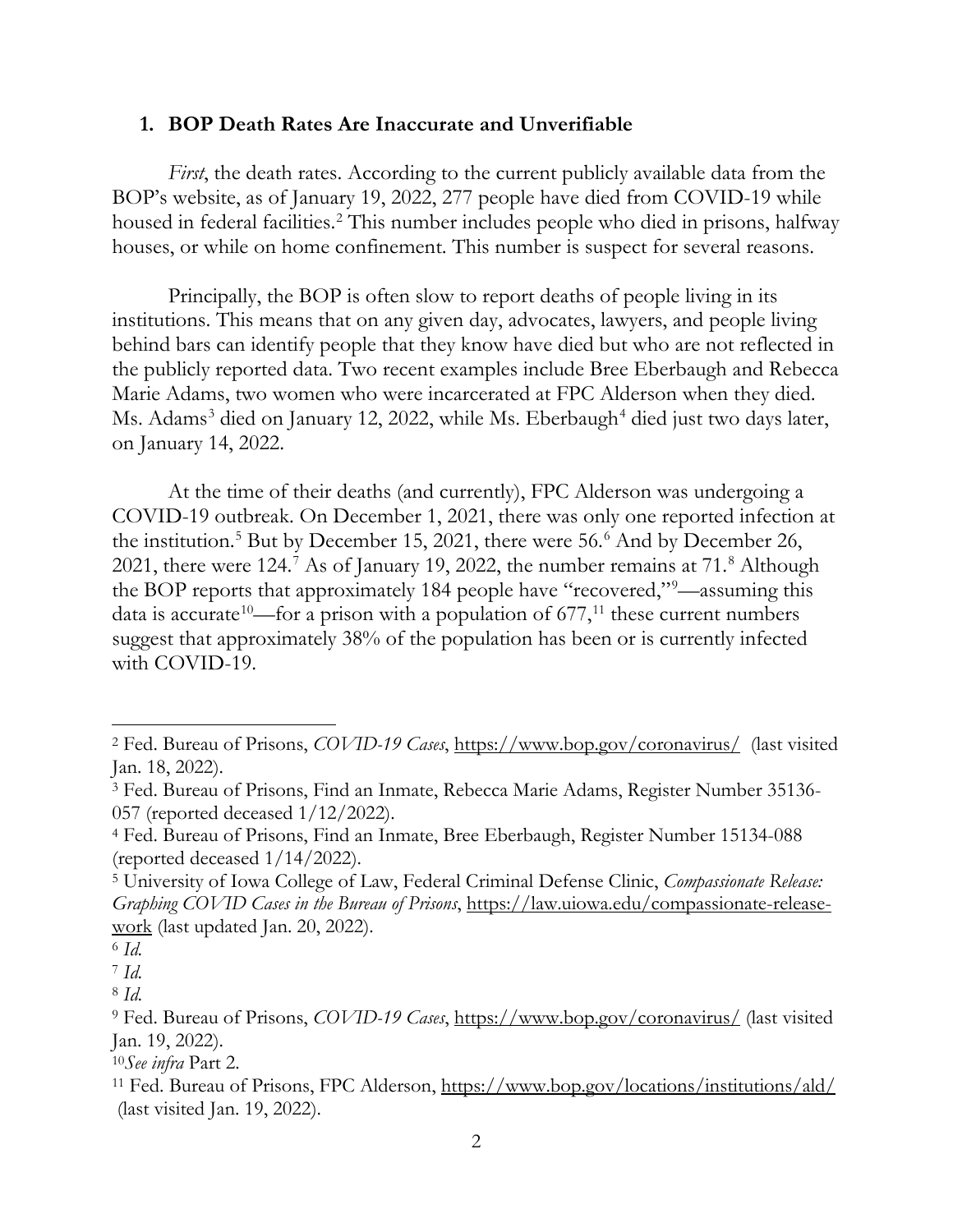Even though Ms. Eberbaugh's and Ms. Adams's deaths took place during this COVID outbreak, and even though there is no question they died from COVID— Ms. Adams had "tested positive" and been on a ventilator $12$  and Ms. Eberbaugh suffered from several conditions that the CDC listed as rendering a person more vulnerable to serious illness or death<sup>13</sup>—as of January 19, 2022, the BOP has yet to count their deaths in its tally:

| <b>Facility</b> | Inmates<br>Positive - | Staff<br><b>Positive</b> | Inmate<br><b>Deaths</b> | <b>Staff</b><br>Deaths | Inmates<br>Recovered |    | City     |  |
|-----------------|-----------------------|--------------------------|-------------------------|------------------------|----------------------|----|----------|--|
| Alderson FPC    |                       |                          |                         |                        | 184                  | 39 | Alderson |  |

It is only because of the work of incarcerated people and their advocates that people, like me, who attempt to track and monitor this data can identify, in real time, what is happening in our prisons. [14](#page-3-2)

I do not mean to imply that the BOP will never count Ms. Eberbaugh, Ms. Adams, or others in its tally or that it is delaying intentionally. It is likely, with time, it will rightly include the deaths that occur at FPC Alderson and other institutions in its total. It has done so belatedly in other cases. To provide just one example, Gregory Ziglar died of COVID-19 in BOP custody on January 29, 2021. But the BOP did not report his death publicly until January 3, 2022, almost a year later<sup>[15](#page-3-3)</sup>:

<span id="page-3-0"></span><sup>12</sup> *United States v. Adams*, 1:19-cr-00546-NCT, Doc. 71 (Gov't Response to Mox for Compassionate Release) (MDNC Jan. 11, 2022).

<span id="page-3-1"></span><sup>13</sup> *United States v. Eberbaugh*, 2:18-cr-00222, Doc. 130 (Mox for Compassionate Release) (SD W. Va. July 30, 2020).

<span id="page-3-2"></span><sup>14</sup> As an example, Ms. Dianthe D. Martinez-Brooks, a woman who was formerly incarcerated at FCI Danbury, *see Martinez-Brooks et al v. Easter et al*, 3:20-cv-00569-MPS (D. Conn) and who maintains close communication with women still inside is the one who notified me of the two deaths at FPC Alderson on the day they occurred.

<span id="page-3-3"></span><sup>15</sup> Fed. Bureau of Prisons, Press Release, *Inmate Death at USP Lewisburg* (Jan. 3, 2022), [https://tinyurl.com/2ddxsvba.](https://tinyurl.com/2ddxsvba)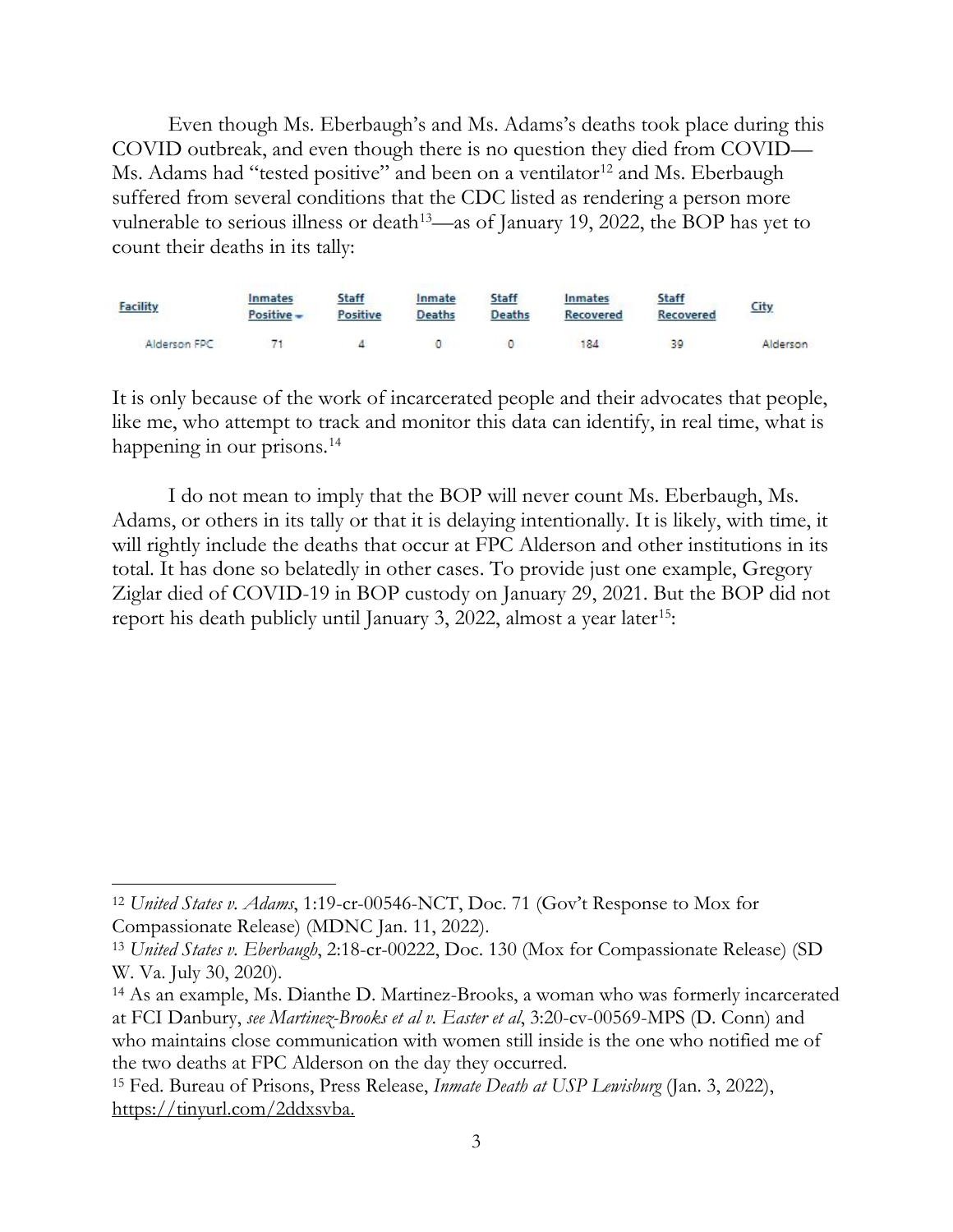

FOR IMMEDIATE RELEASE **January 3, 2022** 

Contact: Office of Public Affairs 202-514-6551

**U.S. Department of Justice Federal Bureau of Prisons** 

**Inmate Death at USP Lewisburg** 

WASHINGTON, D.C.: On Friday, January 29, 2021, inmate Gregory Ziglar was found unresponsive at the United States Penitentiary (USP) Lewisburg in Lewisburg, Pennsylvania. Responding staff immediately initiated life-saving measures. Staff requested emergency medical services (EMS) and life-saving efforts continued. Mr. Ziglar was transported by EMS to a local hospital. Subsequently on the same day, Mr. Ziglar, who had long-term, pre-existing medical conditions which the Centers for Disease Control and Prevention (CDC) lists as risk factors for developing more severe COVID-19 disease, was pronounced deceased by hospital staff. Mr. Ziglar tested positive for COVID-19 post-mortem. Following an autopsy, it was determined Mr. Ziglar's death was likely related to COVID-19.

This delay occurred even though non-publicly available data showed clearly that the BOP knew that Mr. Ziglar had died of COVID well before January of this year. In fact, Mr. Ziglar's name appears on a list of people who died from COVID that the BOP provided in its response to a Freedom of Information Act ("FOIA") request on June 16, 2021:

| 93241-083 | <b>ZIGLA</b><br>R. Gregory | 72021<br><b>CONTRACTOR</b> | LEW | Pulmonary | U07. | COVID-7<br>10<br>. virus identified |
|-----------|----------------------------|----------------------------|-----|-----------|------|-------------------------------------|
|           |                            |                            |     |           |      |                                     |

The fact that the information the BOP reports on its website could end up being accurate over time, however, does not alleviate the concern. The delay obfuscates the reality of COVID-19's current impact on people in prison and undermines the reliability of the BOP's reporting. And that, as I will discuss below, has grave legal and public-health implications.

A second concern about the reliability of the BOP's death number is that it does not include the people who have died in privately managed prisons with federal contracts. Nor does the BOP even accurately report that data when it attempts to do so separately. For example, apart from the 277 deaths previously mentioned, as of January 19, 2022, the BOP website reports seven deaths in "private facilities":[16](#page-4-0)

<span id="page-4-0"></span><sup>16</sup> Fed. Bureau of Prisons, *COVID-19 Cases*,<https://www.bop.gov/coronavirus/> (last visited Jan. 18, 2022).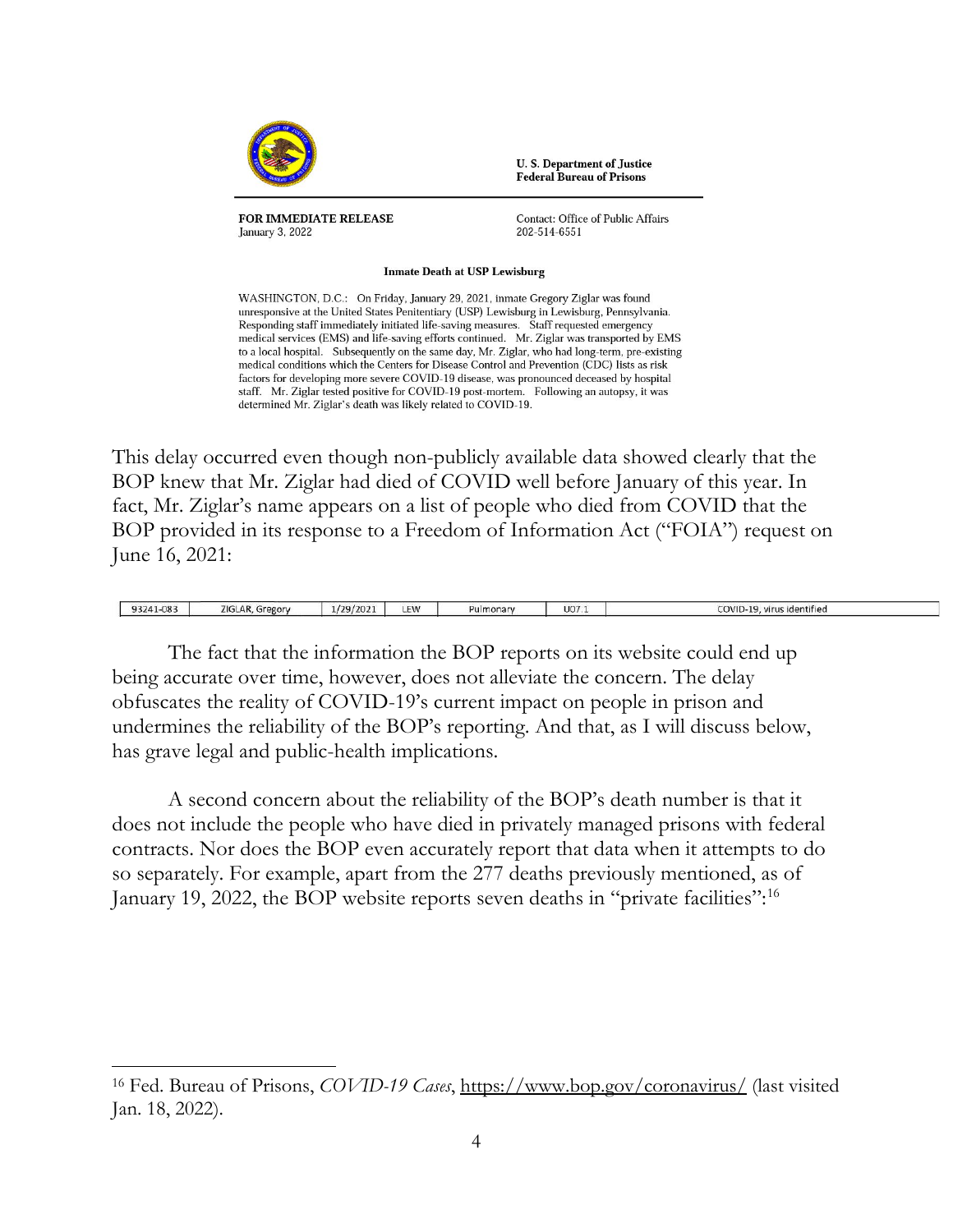| The BOP sta<br><b>Private Facilities</b><br>confirmed <b>p</b>                                                                                                                                                                                                                                                                                                                                                                                                                                                                                                              |                      |                         |                                                                              |              |              | have:<br>d. There               |
|-----------------------------------------------------------------------------------------------------------------------------------------------------------------------------------------------------------------------------------------------------------------------------------------------------------------------------------------------------------------------------------------------------------------------------------------------------------------------------------------------------------------------------------------------------------------------------|----------------------|-------------------------|------------------------------------------------------------------------------|--------------|--------------|---------------------------------|
| Privately-managed prisons are secure institutions operated by private companies under contract and<br>have been 2<br>oversight of the BOP. The majority of federal inmates in private prisons are sentenced criminal aliens who<br>will be deported upon completion of their sentence. Unlike federal inmates housed in BOP facilities, the<br>11 occurred<br>contractor is responsible for the medical care and the costs associated with providing those services.<br>The BOP has 6,358 inmates in Privately-Managed Facilities. There are 152 inmates who have open lab- |                      |                         |                                                                              |              |              | ate deaths.                     |
| confirmed positive cases. 303 inmates have recovered. Full breakdown and additional details are below:                                                                                                                                                                                                                                                                                                                                                                                                                                                                      |                      |                         |                                                                              |              |              |                                 |
| Due to the<br>and the ru<br>Facility<br>confirmed                                                                                                                                                                                                                                                                                                                                                                                                                                                                                                                           | Inmates<br>Positive- | Inmate<br><b>Deaths</b> | Inmates<br>Recovered                                                         | <b>City</b>  | <b>State</b> | coveries.<br><b>ELECTOR</b>     |
| Reeves III CI                                                                                                                                                                                                                                                                                                                                                                                                                                                                                                                                                               | 85                   |                         | 37                                                                           | Pecos        | <b>TX</b>    |                                 |
| North Lake CI                                                                                                                                                                                                                                                                                                                                                                                                                                                                                                                                                               | 35                   | $\overline{2}$          | 123                                                                          | Baldwin      | MI           | <b>Information</b><br>n for the |
| McRae CI                                                                                                                                                                                                                                                                                                                                                                                                                                                                                                                                                                    | 25                   | $\ddot{\phantom{a}}$    | 43                                                                           | Morae Helena | GA           |                                 |
| Giles W. Dalby Cl                                                                                                                                                                                                                                                                                                                                                                                                                                                                                                                                                           | $\overline{\tau}$    | 3                       | 100                                                                          | Post         | <b>TX</b>    | <b>JSPQ.or</b><br>on unit       |
| being held<br>that is on                                                                                                                                                                                                                                                                                                                                                                                                                                                                                                                                                    |                      |                         | All inmates are being appropriately treated and isolated per CDC quidelines. |              |              | ome                             |

But six months ago, on June 2, 2021, it was reporting nine deaths in "private facilities":

|                                                     |                                                                                                                                                                                                                                                                                                                                                                                                                                                                                                                                                                                                                                                       |         |                |     | The BOP has becum additional testing of asymptomatic immates to assist in slowing transmissions within a correctional setting. As sure |           | ir data                 | for the    |
|-----------------------------------------------------|-------------------------------------------------------------------------------------------------------------------------------------------------------------------------------------------------------------------------------------------------------------------------------------------------------------------------------------------------------------------------------------------------------------------------------------------------------------------------------------------------------------------------------------------------------------------------------------------------------------------------------------------------------|---------|----------------|-----|----------------------------------------------------------------------------------------------------------------------------------------|-----------|-------------------------|------------|
| managem                                             | <b>Private Facilities</b>                                                                                                                                                                                                                                                                                                                                                                                                                                                                                                                                                                                                                             |         |                |     |                                                                                                                                        |           |                         |            |
| The inmat<br>being hold<br>that is phy<br>confineme | Privately-managed prisons are secure institutions operated by private companies under contract and<br>oversight of the BOP. The majority of federal inmates in private prisons are sentenced criminal aliens who<br>will be deported upon completion of their sentence. Unlike federal inmates housed in BOP facilities, the<br>contractor is responsible for the medical care and the costs associated with providing those services.<br>The BOP has 9,097 inmates in Privately-Managed Facilities. There are 0 inmates who have open lab-<br>confirmed positive cases. 848 inmates have recovered. Full breakdown and additional details are below: |         |                |     |                                                                                                                                        |           | SPO, or<br>n unit<br>me |            |
| <b>Facility</b>                                     | Big Spring (Flightline) CI                                                                                                                                                                                                                                                                                                                                                                                                                                                                                                                                                                                                                            | $\circ$ | 1              | 33  | <b>Big Spring</b>                                                                                                                      | <b>TX</b> |                         | <b>Sta</b> |
|                                                     | Big Spring CI                                                                                                                                                                                                                                                                                                                                                                                                                                                                                                                                                                                                                                         | $\circ$ | 1              | 531 | <b>Big Spring</b>                                                                                                                      | <b>TX</b> |                         |            |
| <b>Big Spring</b>                                   | Giles W. Dalby CI                                                                                                                                                                                                                                                                                                                                                                                                                                                                                                                                                                                                                                     | $\circ$ | 3              | 97  | Post                                                                                                                                   | TX        |                         | <b>TX</b>  |
| <b>Carswell F</b>                                   | McRae CI                                                                                                                                                                                                                                                                                                                                                                                                                                                                                                                                                                                                                                              | $\circ$ | 1              | 32  | Mcrae Helena                                                                                                                           | GA        |                         | <b>TX</b>  |
| Beaumon<br>Low FCI                                  | North Lake CI                                                                                                                                                                                                                                                                                                                                                                                                                                                                                                                                                                                                                                         | $\circ$ | $\overline{2}$ | 123 | Baldwin                                                                                                                                | MI        |                         | TX         |
|                                                     | Reeves III CI                                                                                                                                                                                                                                                                                                                                                                                                                                                                                                                                                                                                                                         | $\circ$ | 1              | 32  | Pecos                                                                                                                                  | <b>TX</b> |                         |            |
|                                                     |                                                                                                                                                                                                                                                                                                                                                                                                                                                                                                                                                                                                                                                       |         |                |     |                                                                                                                                        |           |                         | <b>SC</b>  |
| <b>Bennettsy</b><br>FCI                             | All inmates are being appropriately treated and isolated per CDC guidelines.                                                                                                                                                                                                                                                                                                                                                                                                                                                                                                                                                                          |         |                |     |                                                                                                                                        |           |                         |            |

And a FOIA returned just 8 days later, on June 10, 2021, listed eighteen deaths.<sup>[17](#page-5-0)</sup>

When this discrepancy was brought to the BOP's attention, Scott Taylor, from the BOP's Office of Public Affairs explained that the deaths had been removed from the site because people with federal holds no longer reside at the private facilities.[18](#page-5-1) In other words, the federal contracts had expired. But the simple fact that privately managed facilities no longer incarcerate people with federal, criminal holds does not resurrect the people who contracted COVID-19 and died there when the facilities did.

For those seeking accurate data about the BOP's death rate, a FOIA appears to

<span id="page-5-0"></span><sup>17</sup> University of Iowa College of Law, Federal Criminal Defense Clinic, *Compassionate Release: People Who Have Died in Federal Custody*,<https://law.uiowa.edu/compassionate-release-work> (last updated Jan. 20, 2022).

<span id="page-5-1"></span><sup>18</sup> Email from Scott Taylor, BOP Office of Public Affairs, to Keri Blakinger, The Marshall Project (Apr. 8, 2021), [https://tinyurl.com/2sdurwst.](https://tinyurl.com/2sdurwst)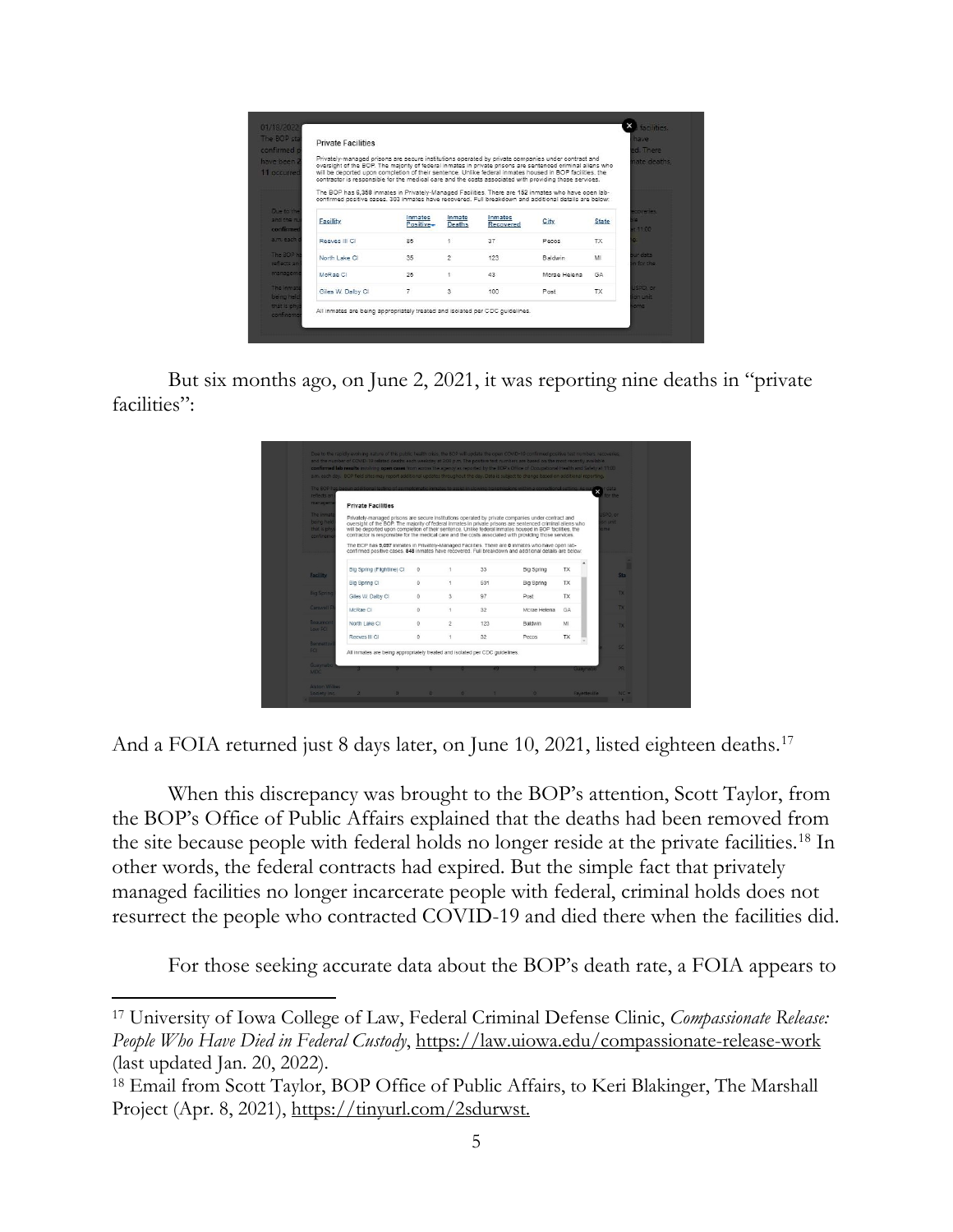be the best option. But, again, the data is confusing. In a FOIA returned on September 9, 2021, the BOP reported 252 deaths from COVID-19 between March 2020 and June 16, 2021, including deaths in privately managed facilities.[19](#page-6-0) But for this same period across the same types of institutions, the BOP's website reported 257 deaths.

Who are the five people the BOP website listed as being deceased but who were not included on the FOIA? It is impossible to tell because the BOP does not provide press releases for all of the deaths that occur in its facilities.[20](#page-6-1) And yet it is the press releases that provide valuable and necessary information about who has died, when they died, why they died, and where they died. Without these details, cross checking the number of deaths reported on the BOP's website with the information available through the FOIA process is impossible, and the real death toll remains unclear.

A third concern about the BOP's death statistics are that they are inaccurate because they do not include the people who caught COVID-19 in the BOP, became severely and gravely ill while incarcerated, and who were then granted compassionate release on their death beds. In other words, the people who, upon release, did nothing more than die free. One recent example also comes from FPC Alderson: Juanita Haynes. Ms. Haynes was granted compassionate release on January 3, 2022.<sup>[21](#page-6-2)</sup> At the time, she had "been sedated on a ventilator since December 26, 2021, unable to maintain oxygen levels above fifty percent."[22](#page-6-3) Because Ms. Haynes died out of BOP custody<sup>[23](#page-6-4)</sup> she will never be included in the BOP's data. And it's only because of the work of advocates in and out of prison that we know her name.<sup>[24](#page-6-5)</sup>

<span id="page-6-0"></span><sup>19</sup> I have filed two follow-up FOIA requests since receiving this information in September 2021. Both remain outstanding.

<span id="page-6-1"></span><sup>20</sup> As of January 18, 2022, the BOP has published 257 press releases for deaths in its facilities. Fed. Bureau of Prisons, News Stories

[https://www.bop.gov/resources/news\\_stories.jsp#.](https://www.bop.gov/resources/news_stories.jsp) Excluding the people who died in privately managed facilities with federal contracts, there are currently at least 20 missing press releases. That means that there are at least 20 people whom we cannot name or track. <sup>21</sup> *United States v. Haynes*, 2:18-cr-00261, Doc. 119 (Order Granting Compassionate Release) (Jan. 3, 2022).

<span id="page-6-3"></span><span id="page-6-2"></span><sup>22</sup> *Id.* at 7.

<span id="page-6-4"></span><sup>&</sup>lt;sup>23</sup> Legacy, Juanita Carrie Haynes, Obituary,<https://tinyurl.com/2p9bbzys> (last visited Jan. 20, 2022).

<span id="page-6-5"></span><sup>24</sup> For example, Wendy Hechtman, a person who was formerly incarcerated at FCI Danbury and who does advocacy work on behalf of people in the criminal-legal system, alerted me to Ms. Haynes's case and subsequent death.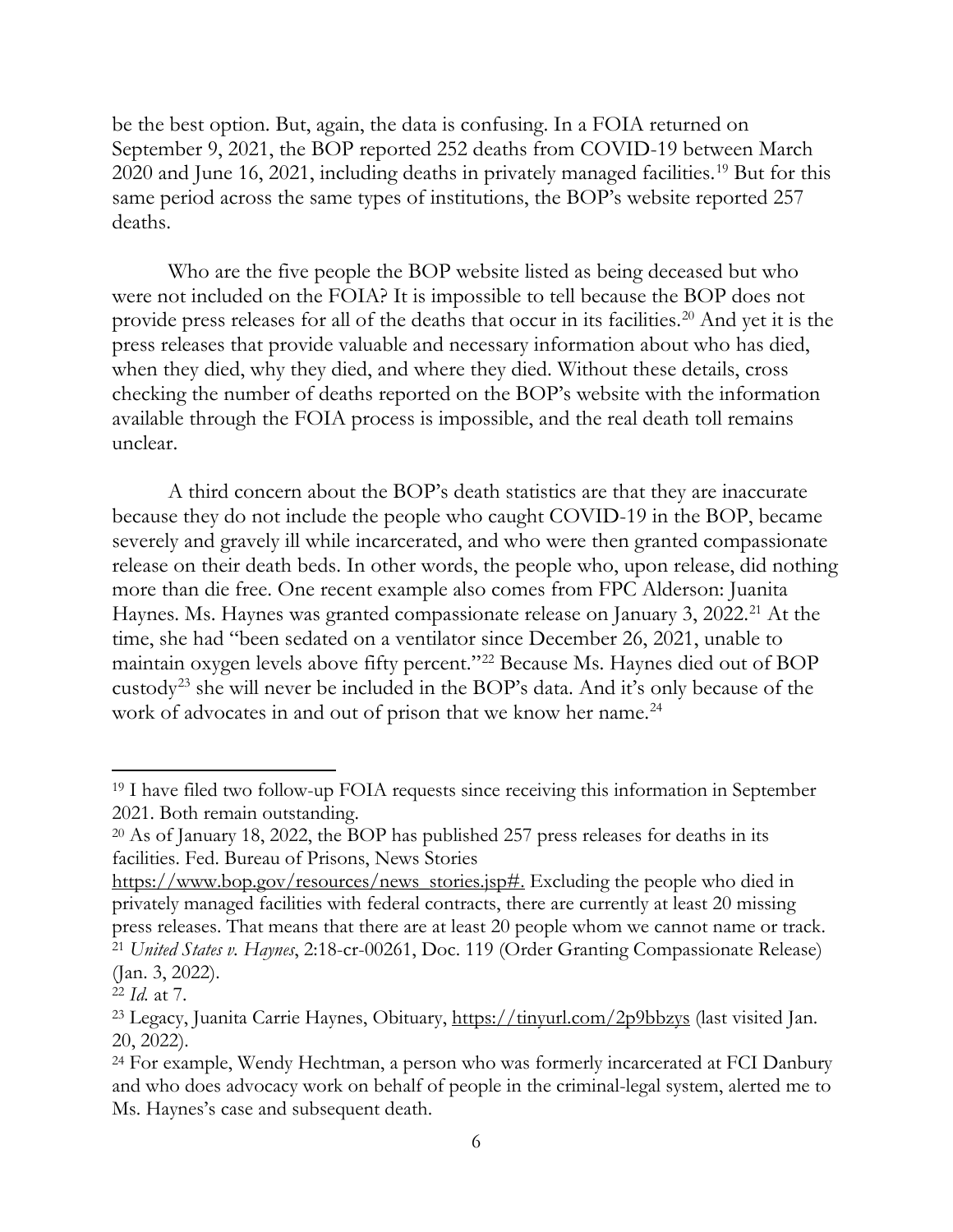In short, the BOP's claim that 277 people have died from COVID in federal facilities is inaccurate. That number is missing at least 18 people who have died in privately managed prisons and an unknown number of other people the BOP has not timely counted or will never count because they were released just in time to die.

## **2. The BOP Infection Rates Are Inaccurate and Unreliable**

*Second*, the infection rates. The concerns with the BOP's recordkeeping do not stop with deaths, but they also extend to its daily and cumulative infection numbers. With respect to cumulative infection numbers over time, there is no dispute that they are inaccurate. In fact, a BOP spokesperson confirmed to The Marshall Project in April 2021 that the cumulative COVID-19 infection data the BOP reports does not include anyone who caught COVID-19 in prison but who was then released. [25](#page-7-0)

The admission that the data was inaccurate was not surprising, however. The University of Iowa College of Law's Federal Criminal Defense Clinic has been tracking the reported cumulative infection rate for each BOP facility on a daily basis since August 2020.<sup>[26](#page-7-1)</sup> Given the BOP's data supposedly includes both positive and recovered people,<sup>[27](#page-7-2)</sup> the total number of people infected should never drop. It should either remain constant—if there are no new infections—or increase as the virus spreads. But that is not what the BOP is reporting.

Instead, the cumulative totals signal a certain number of infected and recovered people one day, only to have that number decrease the next.<sup>[28](#page-7-3)</sup> The BOP has been undercounting the infection rate by thousands.<sup>[29](#page-7-4)</sup> The impact of the undercounting is stark when merely glancing at less than one month of reporting for just a few federal facilities. All the red boxes are red flags. They signal dates when the infection rate

<span id="page-7-0"></span><sup>25</sup> The Marshall Project, *A State-by-State Look at Coronavirus in Prisons*,

<https://tinyurl.com/2vbhh2mf> (last visited Apr. 12, 2021); *see also* Joshua Manson & Liz DeWolf, *The Federal Bureau of Prisons Is Even Less Transparent than We'd Thought* (Apr. 2, 2021), [https://uclacovidbehindbars.org/blog/bopdata.](https://uclacovidbehindbars.org/blog/bopdata)

<span id="page-7-1"></span><sup>26</sup> University of Iowa College of Law, Federal Criminal Defense Clinic, *Compassionate Release: Graphing COVID Cases in the Bureau of Prisons*, [https://law.uiowa.edu/compassionate-release](https://law.uiowa.edu/compassionate-release-work)[work](https://law.uiowa.edu/compassionate-release-work) (last updated Jan. 20, 2022).

<span id="page-7-3"></span><span id="page-7-2"></span><sup>27</sup> Fed. Bureau of Prisons, *COVID-19 Cases*,<https://www.bop.gov/coronavirus/> (last visited Apr. 12, 2021) (noting data includes "confirmed positive test numbers" and "recoveries"). <sup>28</sup> University of Iowa College of Law, Federal Criminal Defense Clinic, *Compassionate Release: Graphing COVID Cases in the Bureau of Prisons*, [https://law.uiowa.edu/compassionate-release](https://law.uiowa.edu/compassionate-release-work)[work](https://law.uiowa.edu/compassionate-release-work) (last updated Jan. 20, 2022).

<span id="page-7-4"></span><sup>29</sup> Joshua Manson & Liz DeWolf, *The Federal Bureau of Prisons Is Even Less Transparent than We'd Thought* (Apr. 2, 2021), [https://uclacovidbehindbars.org/blog/bopdata.](https://uclacovidbehindbars.org/blog/bopdata)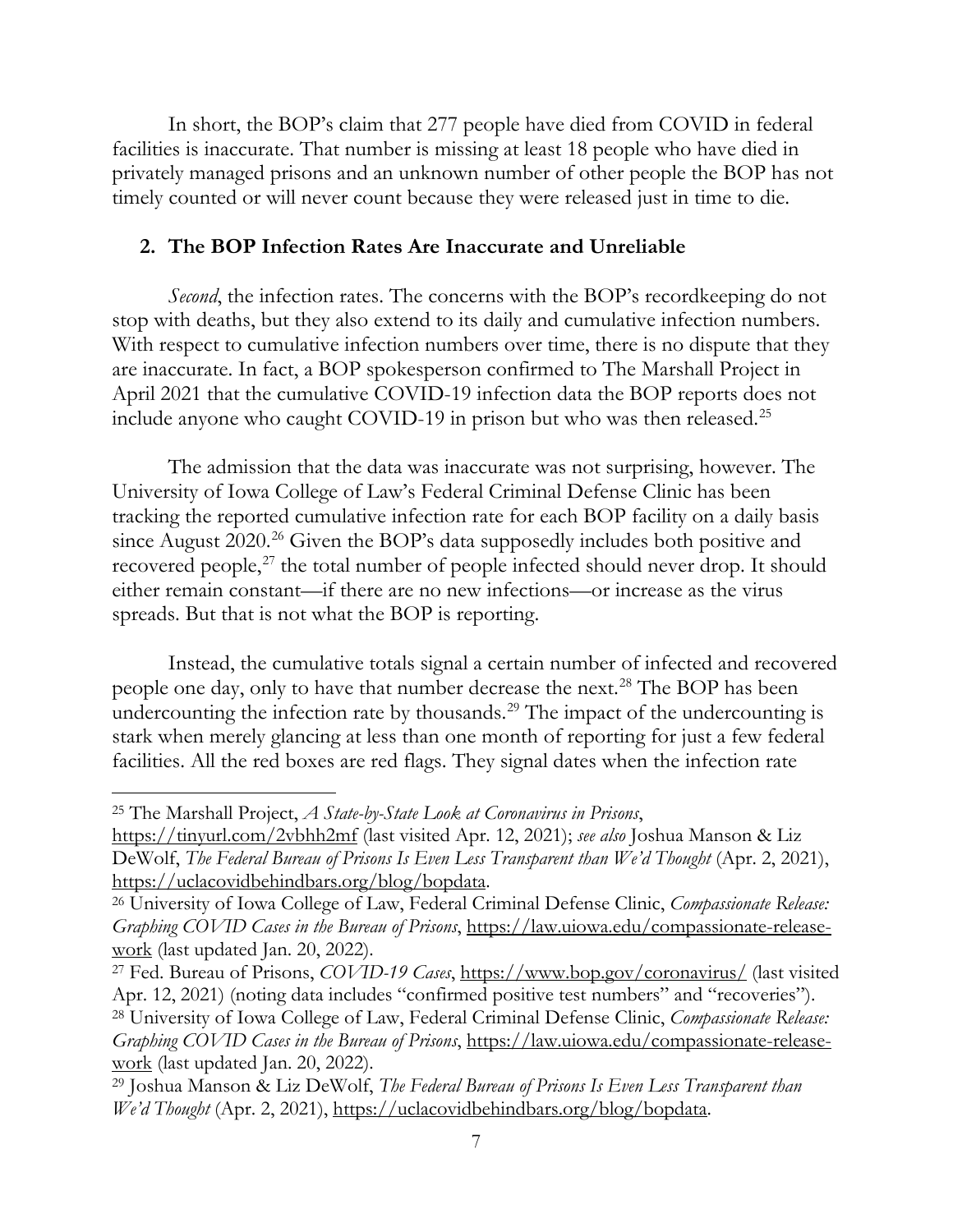dropped. Dates when we cannot trust the data<sup>[30](#page-8-0)</sup>:

|                              | 7-Dec          | 8-Dec          | $9-Dec$        | $10 - Dec$     | $13-Dec$       | $14$ -Dec      | $15-Dec$       | $16-Dec$       | 17-Dec         | 20-Dec | 21-Dec | 22-Dec | $23-Dec$ | 28-Dec | $29-Dec$ | 30-Dec |
|------------------------------|----------------|----------------|----------------|----------------|----------------|----------------|----------------|----------------|----------------|--------|--------|--------|----------|--------|----------|--------|
|                              |                |                |                |                |                |                |                |                |                |        |        |        |          |        |          |        |
| <b>ACS Corrections (RRC)</b> | $\overline{7}$ | $\overline{7}$ | $\overline{7}$ | $\overline{7}$ | $\overline{7}$ | $\overline{7}$ | $\overline{7}$ | $\overline{7}$ | $\overline{7}$ | 6      | 6      | 6      | 6        | 5      | 5        | 5      |
| <b>Fort Dix FCI</b>          | 1725           | 1723           | 1722           | 1722           | 1721           | 1721           | 1717           | 1711           | 1711           | 1713   | 1713   | 1711   | 1711     | 1706   | 1706     | 1706   |
| <b>Seagoville FCI</b>        | 1098           | 1098           | 1098           | 1098           | 1097           | 1096           | 1096           | 1094           | 1093           | 1092   | 1092   | 1090   | 1089     | 1090   | 1090     | 1088   |
| <b>Tuscon USP</b>            | 991            | 990            | 989            | 989            | 987            | 986            | 986            | 985            | 985            | 985    | 985    | 985    | 985      | 986    | 986      | 987    |
| <b>Beaumont Low FCI</b>      | 1008           | 998            | 995            | 994            | 994            | 991            | 988            | 988            | 985            | 985    | 983    | 984    | 983      | 984    | 985      | 983    |
| <b>Elkton FCI</b>            | 831            | 830            | 829            | 829            | 829            | 828            | 825            | 825            | 824            | 825    | 825    | 820    | 820      | 818    | 818      | 819    |
| Carswell FMC                 | 613            | 612            | 609            | 609            | 608            | 611            | 610            | 606            | 605            | 609    | 607    | 608    | 612      | 638    | 649      | 673    |
| Lexington FMC                | 663            | 663            | 665            | 664            | 664            | 664            | 664            | 663            | 663            | 663    | 662    | 660    | 658      | 686    | 689      | 688    |
| <b>Texarkana FCI</b>         | 769            | 767            | 764            | 764            | 763            | 762            | 762            | 761            | 761            | 762    | 761    | 760    | 760      | 761    | 760      | 758    |
| <b>Pekin FCI</b>             | 747            | 747            | 746            | 748            | 748            | 748            | 748            | 747            | 747            | 748    | 749    | 750    | 750      | 751    | 751      | 751    |
| <b>Florence FCI</b>          | 662            | 661            | 661            | 661            | 661            | 661            | 660            | 659            | 658            | 658    | 658    | 657    | 655      | 652    | 648      | 649    |
| Fort Worth FMC               | 688            | 688            | 687            | 687            | 688            | 687            | 686            | 686            | 686            | 684    | 688    | 688    | 687      | 695    | 694      | 696    |
| Loretto FCI                  | 690            | 690            | 690            | 688            | 688            | 684            | 684            | 684            | 684            | 684    | 683    | 685    | 682      | 678    | 679      | 684    |
| <b>Marion USP</b>            | 706            | 706            | 705            | 706            | 705            | 704            | 704            | 700            | 700            | 700    | 700    | 697    | 695      | 696    | 695      | 717    |
| <b>Terre Haute USP</b>       | 735            | 734            | 734            | 735            | 734            | 735            | 735            | 733            | 733            | 733    | 733    | 731    | 731      | 731    | 731      | 731    |
| <b>Greenville FCI</b>        | 696            | 696            | 696            | 697            | 696            | 696            | 696            | 696            | 694            | 695    | 696    | 696    | 696      | 694    | 694      | 694    |
| <b>Big Spring FCI</b>        | 701            | 701            | 702            | 702            | 701            | 700            | 702            | 698            | 698            | 698    | 698    | 698    | 696      | 693    | 694      | 694    |
| Leavenworth USP              | 709            | 707            | 707            | 706            | 706            | 704            | 705            | 704            | 702            | 703    | 703    | 699    | 699      | 698    | 699      | 699    |
| Manchester FCI               | 695            | 695            | 694            | 692            | 692            | 694            | 693            | 693            | 693            | 694    | 695    | 694    | 695      | 697    | 698      | 697    |
| <b>Brooklyn MDC</b>          | 438            | 439            | 440            | 440            | 440            | 441            | 441            | 441            | 441            | 441    | 446    | 464    | 465      | 474    | 545      | 582    |
| Oxford FCI                   | 645            | 643            | 643            | 643            | 644            | 647            | 647            | 645            | 643            | 645    | 645    | 645    | 644      | 643    | 643      | 643    |
| <b>Pollock USP</b>           | 642            | 642            | 642            | 642            | 642            | 641            | 642            | 643            | 643            | 643    | 643    | 643    | 643      | 644    | 645      | 647    |
| Forrest City Low FCI         | 665            | 665            | 663            | 664            | 664            | 664            | 663            | 660            | 661            | 661    | 661    | 659    | 658      | 657    | 657      | 657    |
| <b>Thomson USP</b>           | 610            | 610            | 610            | 611            | 610            | 610            | 611            | 611            | 611            | 610    | 609    | 608    | 609      | 611    | 611      | 610    |
| Lee USP                      | 640            | 640            | 641            | 641            | 640            | 640            | 641            | 641            | 641            | 641    | 641    | 640    | 640      | 639    | 639      | 639    |
| <b>Springfield MCFP</b>      | 625            | 624            | 622            | 622            | 622            | 621            | 621            | 620            | 620            | 621    | 621    | 620    | 619      | 620    | 621      | 621    |
| Victorville Medium I FCI     | 597            | 597            | 597            | 597            | 595            | 596            | 596            | 596            | 595            | 594    | 594    | 594    | 593      | 594    | 597      | 597    |
| <b>Pollock FCI</b>           | 569            | 567            | 568            | 568            | 593            | 596            | 596            | 596            | 596            | 597    | 601    | 601    | 601      | 604    | 605      | 609    |
| Sandstone FCI                | 629            | 628            | 627            | 627            | 627            | 627            | 626            | 627            | 627            | 627    | 627    | 627    | 624      | 624    | 621      | 620    |
| Oklahoma City FTC            | 520            | 520            | 520            | 518            | 519            | 519            | 517            | 516            | 516            | 518    | 517    | 515    | 515      | 514    | 515      | 515    |
| Englewood FCI                | 609            | 608            | 608            | 607            | 607            | 607            | 607            | 607            | 608            | 607    | 606    | 605    | 604      | 605    | 605      | 605    |
| <b>Terminal Island FCI</b>   | 511            | 512            | 511            | 512            | 513            | 513            | 511            | 511            | 511            | 511    | 508    | 509    | 508      | 507    | 508      | 509    |

It is no surprise that UCLA Law School's COVID-19 Behind Bars Data Project has given the BOP's data-reporting an "F."[31](#page-8-1)

In addition to problems with the accuracy of the cumulative infection totals for each facility over time, the daily infection numbers that the BOP is reporting are also concerning. The infection-rate data is only as good as the BOP's testing. [32](#page-8-2) If the BOP does not test, then the infection rates will not increase, even though people are sick. Unfortunately, the BOP's publicly available data on testing sheds very little light on what is happening in its facilities. As Hope Johnson, a data fellow at UCLA Law School's COVID-19 Behind Bars Project has noted, the BOP reports only one testing variable for incarcerated people: the "number of incarcerated people tested." [33](#page-8-3) This

<span id="page-8-0"></span><sup>30</sup> The full spreadsheet can be found at: University of Iowa College of Law, Federal Criminal Defense Clinic, *Compassionate Release: Graphing COVID Cases in the Bureau of Prisons*, <https://law.uiowa.edu/compassionate-release-work> (last updated Jan. 20, 2022).

<span id="page-8-1"></span><sup>31</sup> Joshua Manson & Liz DeWolf, *The Federal Bureau of Prisons Is Even Less Transparent than We'd Thought*, UCLA Law COVID Behind Bars Data Project (Apr. 2, 2021), [https://uclacovidbehindbars.org/blog/bopdata.](https://uclacovidbehindbars.org/blog/bopdata)

<span id="page-8-2"></span><sup>32</sup> *Cf.* Erika Tyagi, Neal Marquez, and Joshua Manson, *A Crisis of Undertesting: How Inadequate COVID-19 Detection Skews the Data and Costs Lives*, UCLA Law COVID Behind Bars Data Project (Oct. 2021), [https://uclacovidbehindbars.org/assets/cfr\\_report\\_final.pdf.](https://uclacovidbehindbars.org/assets/cfr_report_final.pdf) <sup>33</sup> Fed. Bureau of Prisons, *COVID-19 Inmate Test Information*,

<span id="page-8-3"></span><https://www.bop.gov/coronavirus/> (last visited Jan. 19, 2022). Most jurisdictions report the "number of tests administered."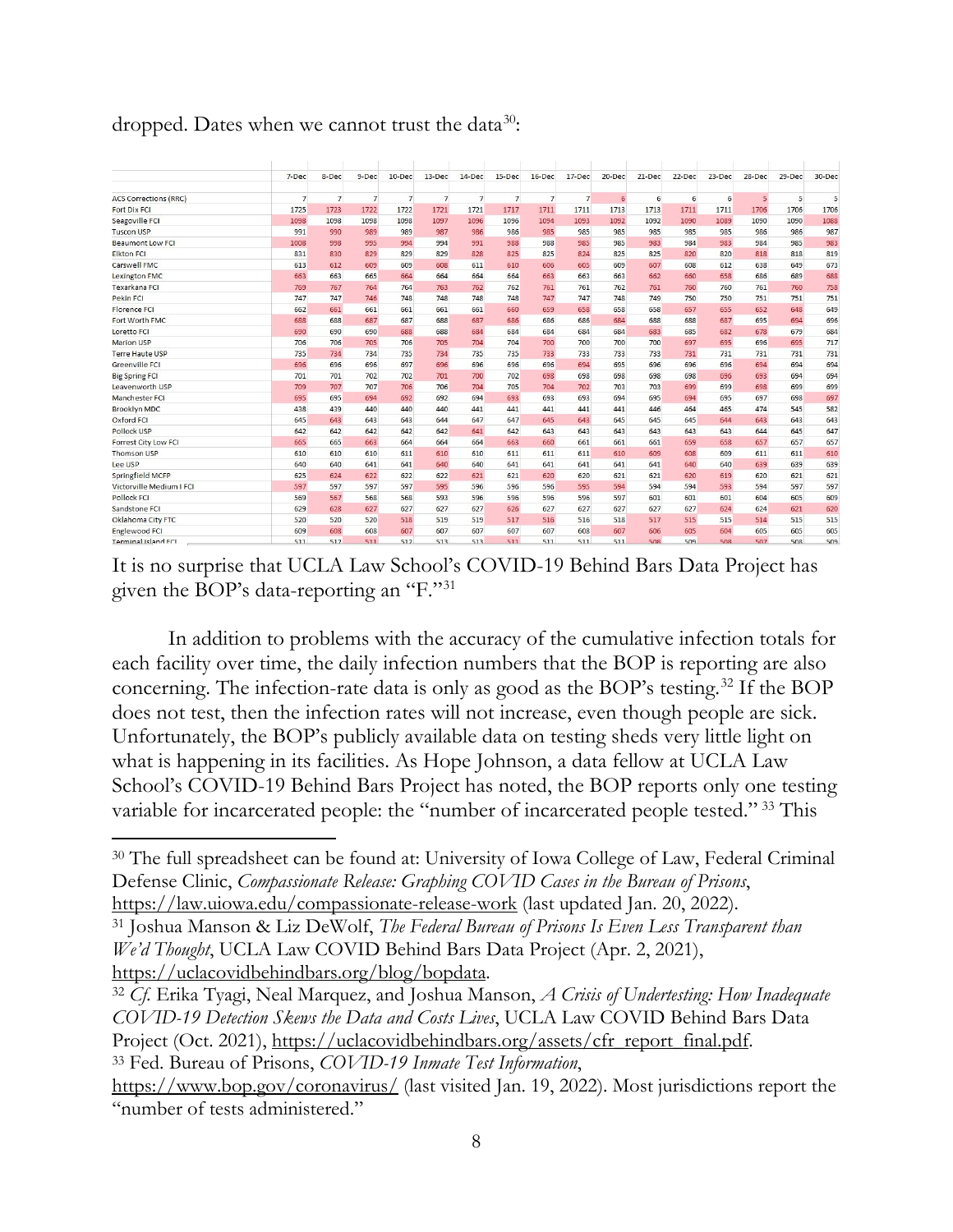means that even if the same person has been tested many times throughout the course of the pandemic, they are counted only once by the BOP. Conveying only this variable provides no indication of how often and when—between March 2020 and today—the BOP has administered tests.<sup>[34](#page-9-0)</sup> But this is key data needed to understand "whether a low positivity rate reflects actually low COVID-19 prevalence, confirmed by mass testing, or just the tip of a much larger and undetected outbreak, concealed by insufficient testing."[35](#page-9-1)

Moreover, setting aside the infection and testing numbers the BOP has reported, people residing in federal facilities and their advocates have consistently complained about chronic undertesting. Incarcerated people with whom I've spoken in various facilities across the country have reported that some facilities refuse to test people who have already contracted COVID-19 or who previously tested negative.<sup>[36](#page-9-2)</sup> Other facilities decline to test asymptomatic people, even though they necessarily reside in close proximity with people who have tested positive.<sup>[37](#page-9-3)</sup>

In short, without being able to determine whether the BOP has been appropriately testing throughout the life of the pandemic, both in terms of timing and volume, it is impossible to verify whether the reported daily infection rates are accurate at any given time. Instead, they are an undercount and an unreliable measure of the extent of carceral spread.

## **3. Inaccurate Death and Infection Rate Data Matters for Compassionate Release and Public Health**

So, why does the BOP's data matter? It matters because accurate, timely reporting about deaths and infections in federal prison facilities is critical from both a legal and public-health perspective.

First, the legal. Federal courts routinely rely on the BOP's COVID-19 death and infection-rate data in evaluating the danger a person may face in prison and then

<span id="page-9-0"></span><sup>34</sup> Fed. Bureau of Prisons, *COVID-19 Inmate Test Information*,

<https://www.bop.gov/coronavirus/> (last visited Jan. 19, 2022).

<span id="page-9-1"></span><sup>35</sup> Written Joint Statement of Aaron Littman, Lauren Brinkley-Rubinstein, Michele Deitch Before the Senate Judiciary Committee, *Oversight Hearing to Examine the Federal Bureau of Prisons* (Apr. 15, 2021), [https://tinyurl.com/43xd8xd8.](https://tinyurl.com/43xd8xd8)

<span id="page-9-2"></span><sup>36</sup> *Robinson v. Pullen*, 3:22-cv-00094-SRU, Doc. 1 at 1, 6 (Jan. 18, 2022) (petition under 28 U.S.C. § 2241).

<span id="page-9-3"></span><sup>37</sup> *Id.* at 7.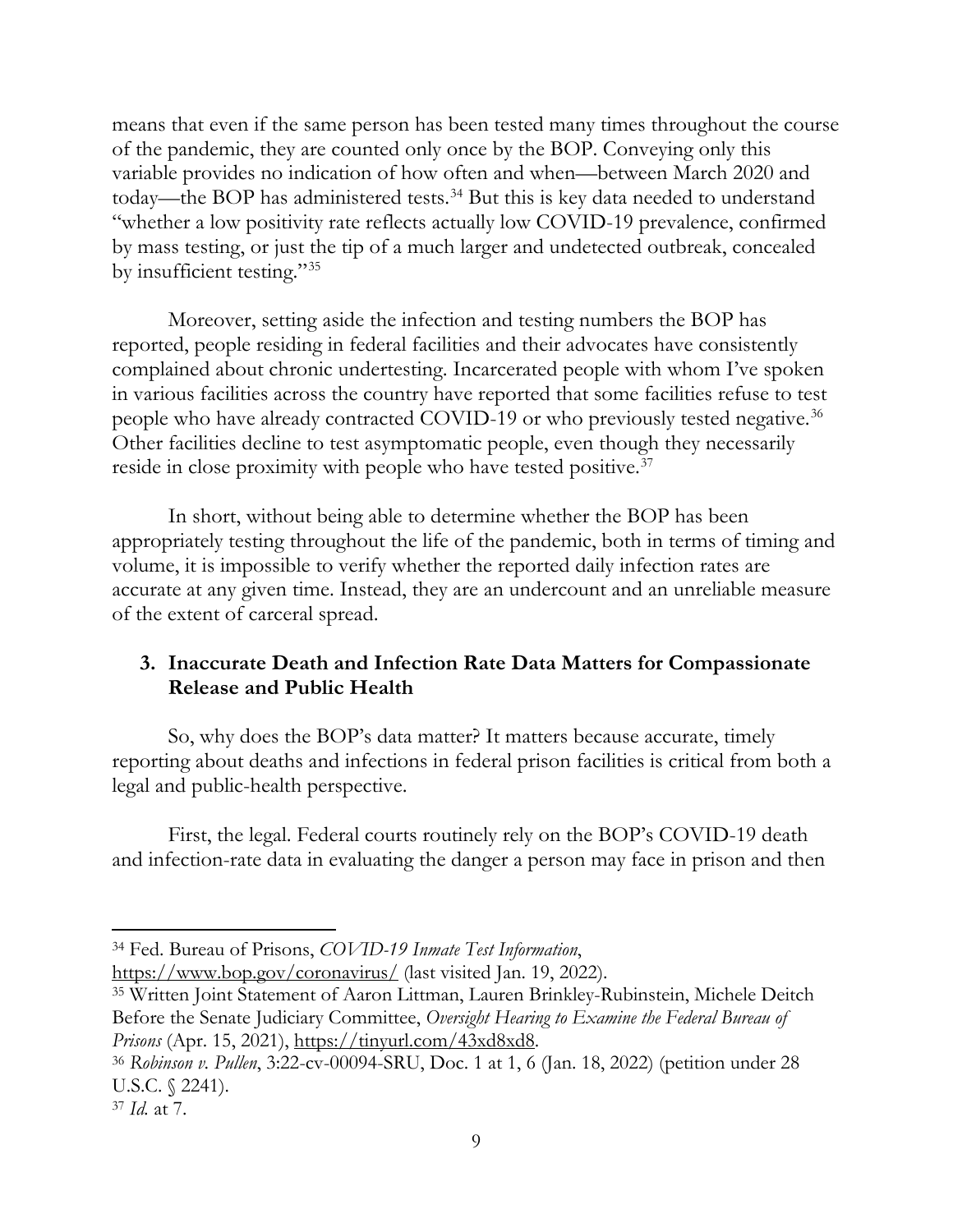deciding whether to grant motions for compassionate release.<sup>[38](#page-10-0)</sup> To qualify for compassionate release, the incarcerated person must demonstrate that an "extraordinary and compelling" reason justifies a reduced sentence.<sup>[39](#page-10-1)</sup> Although many courts have used their discretion to conclude "extraordinary and compelling" reasons for release include the dangers that COVID-19 poses in BOP custody, fear over a "generalized" or "speculative" risk of contracting COVID-19 is insufficient to meet the standard[.40](#page-10-2) For this reason, over the course of this pandemic, prosecutors routinely claim in their oppositions to motions for compassionate release that the BOP is taking appropriate action to prevent the spread of COVID-19 and that the BOP data about infections and deaths bear this out<sup>[41](#page-10-3)</sup>:

Case 1:06-cr-00227-RBW Document 484 Filed 12/21/21 Page 15 of 38

BOP's efforts have been fruitful. There is no way to stop this virus short of widespread vaccination. Some inmates inevitably will be infected and some of that cohort may succumb, just as in the population at large. However, the rate of deaths in federal prisons as a whole has been lower than that in the general U.S. population, a notable achievement given the known risks of viral spread in a congregate prison setting.

<span id="page-10-0"></span><sup>38</sup> *United States v. Doe*, 833 F. App'x 366, 367 n.3 (3d Cir. 2020) ("We note that, despite Doe's unsupported argument that FCI Cumberland staff took inadequate precautions in July 2020, the Bureau of Prisons currently is reporting no active cases of COVID-19 among FCI Cumberland inmates or staff."); *United States v. Freed*, 845 F. App'x 198, 200 (3d Cir. 2021) ("The Court held that Freed had not established 'extraordinary and compelling circumstances,' in part because he could not demonstrate 'an actual, non-speculative, and non-generalized risk of exposure to COVID-19' at FCI Fort Dix, where he is serving his sentence. At that time, there were no COVID cases at Fort Dix."); *United States v. Zirkelbach*, No. 13-CR-1001-CJW-MAR, 2021 WL 3609299, at \*5 (N.D. Iowa Aug. 11, 2021 (noting "the concerns about a disproportionate risk of contracting the virus are unfounded. . . . [T]here is now only one active case of COVID-19 among the inmates at Forrest City Medium FCI").

<span id="page-10-1"></span><sup>39</sup> 18 U.S.C. § 3582(c)(1).

<span id="page-10-2"></span><sup>40</sup> *Doe*, 833 F. App'x at 367; *see also United States v. Pett*y, No. 2:18-CR-53(4), 2020 WL 7047300, at \*2 (S.D. Ohio Dec. 1, 2020); *United States v. Koons*, 2020 WL 1940570, at \*5 (W.D. La. Apr. 21, 2020) ("General concerns about the spread of COVID-19 or the mere fear of contracting an illness in prison are insufficient grounds to establish the extraordinary and compelling reasons necessary to reduce a sentence.")

<span id="page-10-3"></span><sup>41</sup> *United States v. Hopkins*, 1:06-cr-00227-RBW, Doc. 484 at 15 (D.C.D.C. Dec. 21, 2021)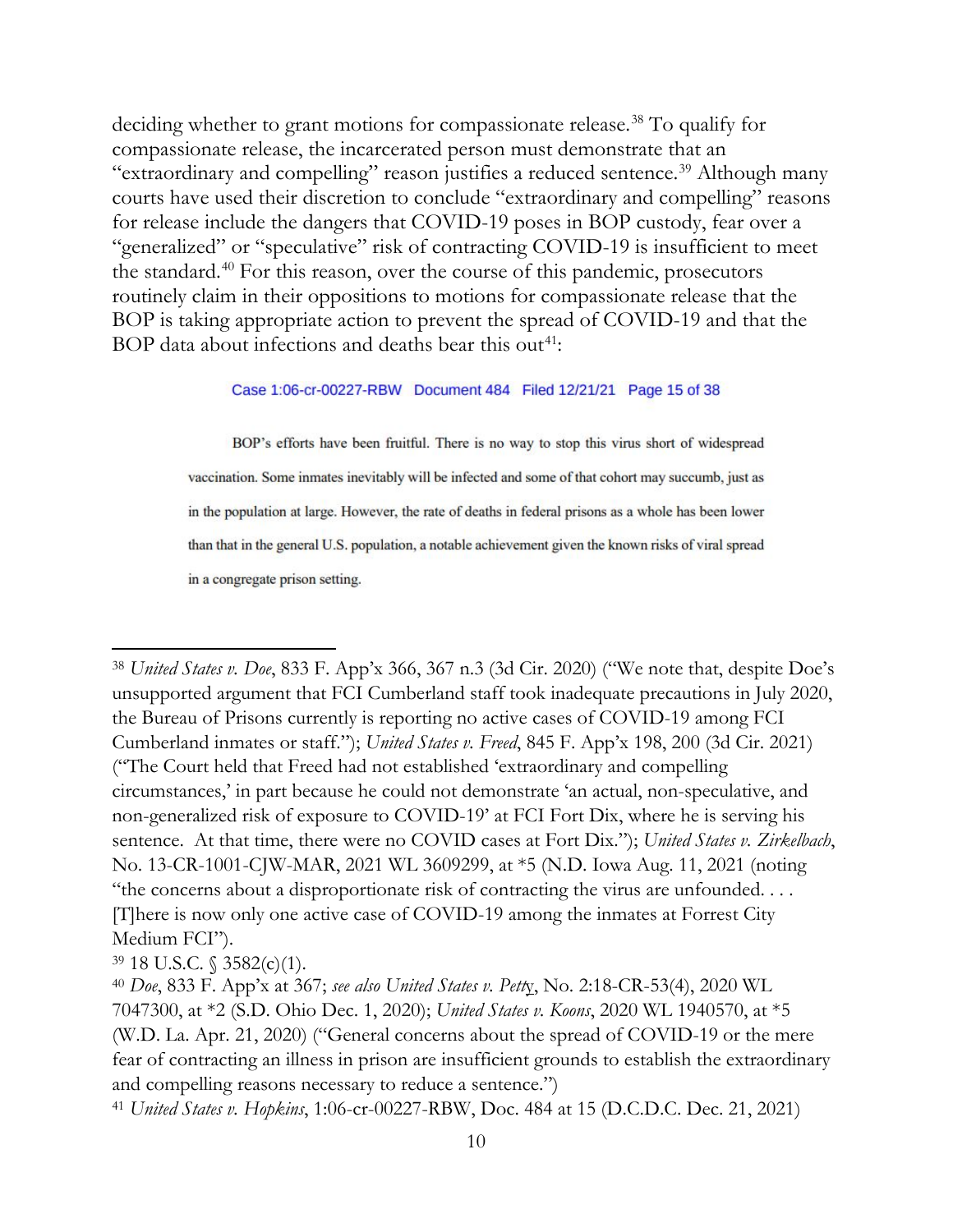But, as outlined above, the figures on which prosecutors and the courts have been relying are inaccurate. And if courts are misjudging the risk of COVID-19 in federal prison based on flawed data, then we are unjustifiably incarcerating people who are at medical risk in contravention of the First Step Act's desired expansion of 18 U.S.C. § 3582(c).<sup>[42](#page-11-0)</sup>

Turning quickly to compassionate release generally, the fact that most of the releases from federal custody during the pandemic have come through defendantinitiated motions with the federal courts, as opposed to the BOP, speaks volumes about the BOP's unwillingness to use the decarceration tools at its disposal to protect human life. In calendar year 2020, the BOP approved only 43 requests for sentence reductions.<sup>[43](#page-11-1)</sup> And, according to the most recent data publicly available, in the first quarter of calendar year 2021, the BOP approved 9 requests for sentence reductions.<sup>[44](#page-11-2)</sup> This is compared to the over 3,000 motions for compassionate release granted by the federal courts between January 1, 2020, and June 30, 2021. [45](#page-11-3)

A review of the number of people who died in BOP custody after seeking compassionate release gives us just a taste of how a more robust use of compassionate release at the BOP level could have saved additional lives.

As of January 18, 2021, seventy-two of the approximately 274 people we can identify by name<sup>[46](#page-11-4)</sup> as having died in federal custody passed away after seeking compassionate release. [47](#page-11-5) To say that only seventy-two of the people who died had filed for compassionate release, however, is certainly an undercount. This number includes only those people who eventually filed their request with a federal district court upon getting nowhere with the BOP. The number of people who asked for compassionate release from the BOP before dying and who never filed with a federal district court is unknown—that data does not appear publicly—but it is undoubtedly

<span id="page-11-0"></span><sup>42</sup> *See infra* n. 67

<span id="page-11-1"></span><sup>43</sup> U.S. Dep't of Justice, Federal Prison System, *FY 2022 Performance Budget Congressional Submission* 28 (2021),<https://www.justice.gov/jmd/page/file/1398306/download> <sup>44</sup> *Id.*

<span id="page-11-3"></span><span id="page-11-2"></span><sup>45</sup> U.S. Sentencing Comm'n, Compassionate Release Data Report, Calendar Years 2020 to 2021 (Sept. 2021), [https://tinyurl.com/2eztkaj7.](https://tinyurl.com/2eztkaj7)

<span id="page-11-4"></span><sup>46</sup> This number includes the 256 people for whom the BOP has issued a press release plus the 18 individuals on the BOP's private prison FOIA. (Although there are 257 press releases, *see supra* n. 20, one of those press releases merely identifies the person as John Doe making it impossible to track his case).

<span id="page-11-5"></span><sup>47</sup> *See* University of Iowa College of Law, Federal Criminal Defense Clinic, *Compassionate Release: People Who Have Died in Federal Custody*, [https://law.uiowa.edu/compassionate-release](https://law.uiowa.edu/compassionate-release-work-federal-courts)[work-federal-courts](https://law.uiowa.edu/compassionate-release-work-federal-courts) (last updated Jan. 20, 2022).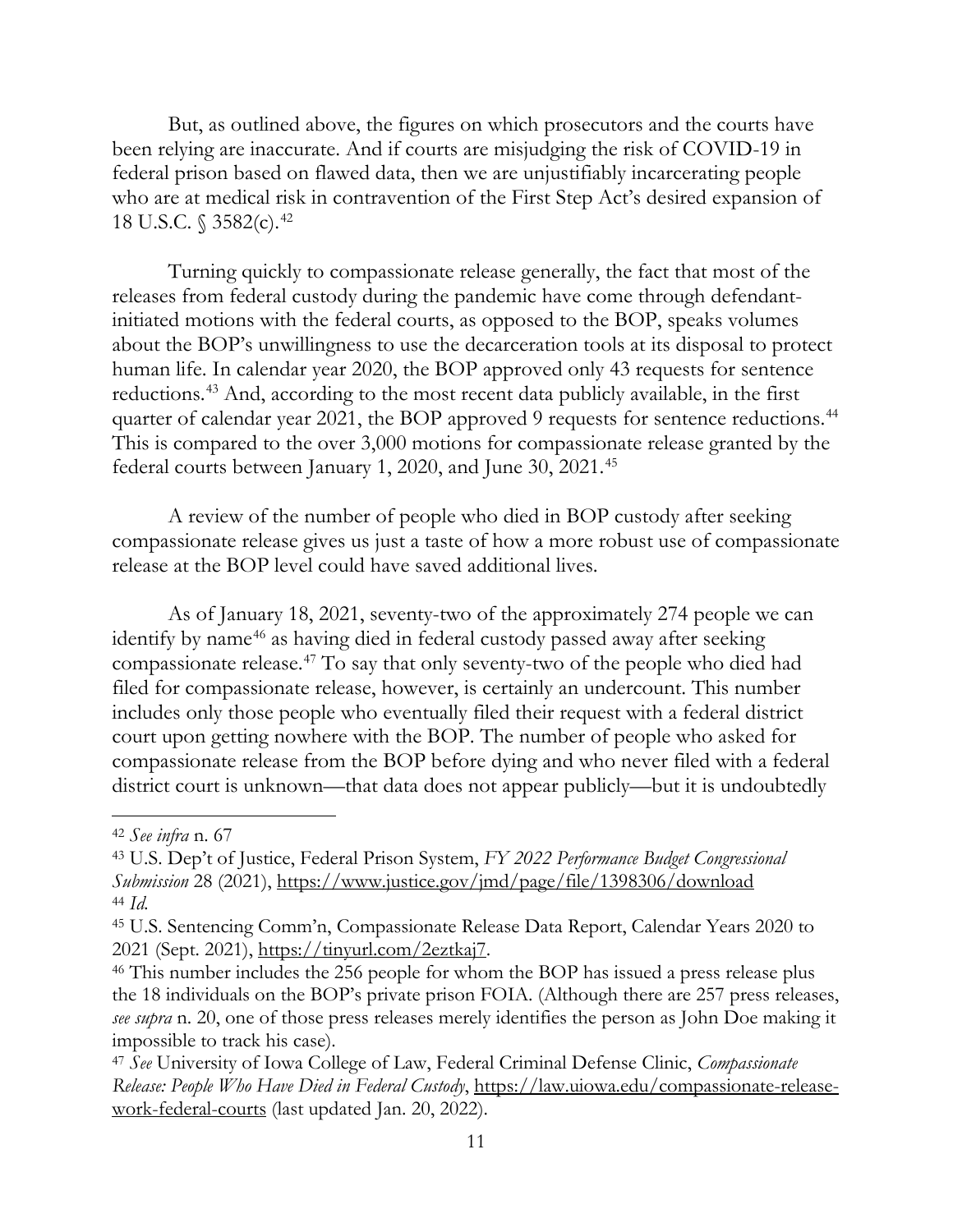much higher.

But even assuming only seventy-two of those who died requested compassionate release from the BOP, in not even one of those cases did the BOP move for release on the person's behalf. This is even though in almost every single press release it issued announcing a new death, the BOP touted the person's preexisting medical conditions as a purported explanation. [48](#page-12-0)

As Assistant Federal Defender, Anita Aboagye-Agyeman, and I highlighted in our previous written testimony to the U.S. Senate Committee on the Judiciary in April 2021, an awful example of the BOP's under assessment of risk while a person remains alive is John Rodrigues. Mr. Rodrigues, a 65-year-old man from Hawaii, died on December 15, 2020. [49](#page-12-1) Mr. Rodrigues suffered from obesity, diabetes, and kidney disease<sup>[50](#page-12-2)</sup>—conditions the CDC recognizes to be serious risk factors for COVID-19.<sup>[51](#page-12-3)</sup> Despite these conditions, DOJ prosecutors argued against his release on the grounds that the BOP had his care under control and the COVID-19 infection rates at his prison were too low to warrant release.[52](#page-12-4) Even when Mr. Rodrigues was hospitalized and struggling to breathe, DOJ prosecutors continued to argue for him to remain in prison because it was safer for him. [53](#page-12-5) In its press release announcing Mr. Rodrigues's death, the BOP finally acknowledged what Mr. Rodrigues had been arguing all along: he "had long-term, preexisting medical conditions which the CDC lists as risk factors for developing more severe COVID-19 disease."[54](#page-12-6)

Or, Jaime Benavides, a 49-year-old man from Texas, who died from COVID-

<span id="page-12-0"></span><sup>48</sup> Fed. Bureau of Prisons, News Stories, COVID-related Inmate Deaths,

[https://www.bop.gov/resources/news\\_stories.jsp](https://www.bop.gov/resources/news_stories.jsp) (last visited Jan. 18, 2022).

<span id="page-12-1"></span><sup>49</sup> Fed. Bureau of Prisons, Press Release, Inmate Death at USP Tucson (Dec. 16, 2020), <https://tinyurl.com/jt6rjh98>

<span id="page-12-2"></span><sup>50</sup> *United States v. Rodrigues*, 1:08-cr-00668-JAO, Doc. 177 at 1-2 (D. Hawaii Oct. 8, 2020) (Motion for a Reduced Sentence).

<span id="page-12-3"></span><sup>51</sup> Ctrs. for Disease Control and Prevention, *People with Certain Medical Conditions* (Mar. 29, 2021),<https://tinyurl.com/5zvudb3e>

<span id="page-12-4"></span><sup>52</sup> *United States v. Rodrigues*, 1:08-cr-00668-JAO, Doc. 183 at 12-14 (D. Hawaii Oct. 26, 2020) (Government Response in Opposition to Motion for a Reduced Sentence).

<span id="page-12-5"></span><sup>53</sup> *United States v. Rodrigues*, 1:08-cr-00668-JAO, Doc. 197 at 4 (D. Hawaii Dec. 11, 2020) (Government Supplemental Response in Opposition to a Reduced Sentence).

<span id="page-12-6"></span><sup>54</sup> Fed. Bureau of Prisons, Press Release, Inmate Death at USP Tucson (Dec. 16, 2020), <https://tinyurl.com/jt6rjh98>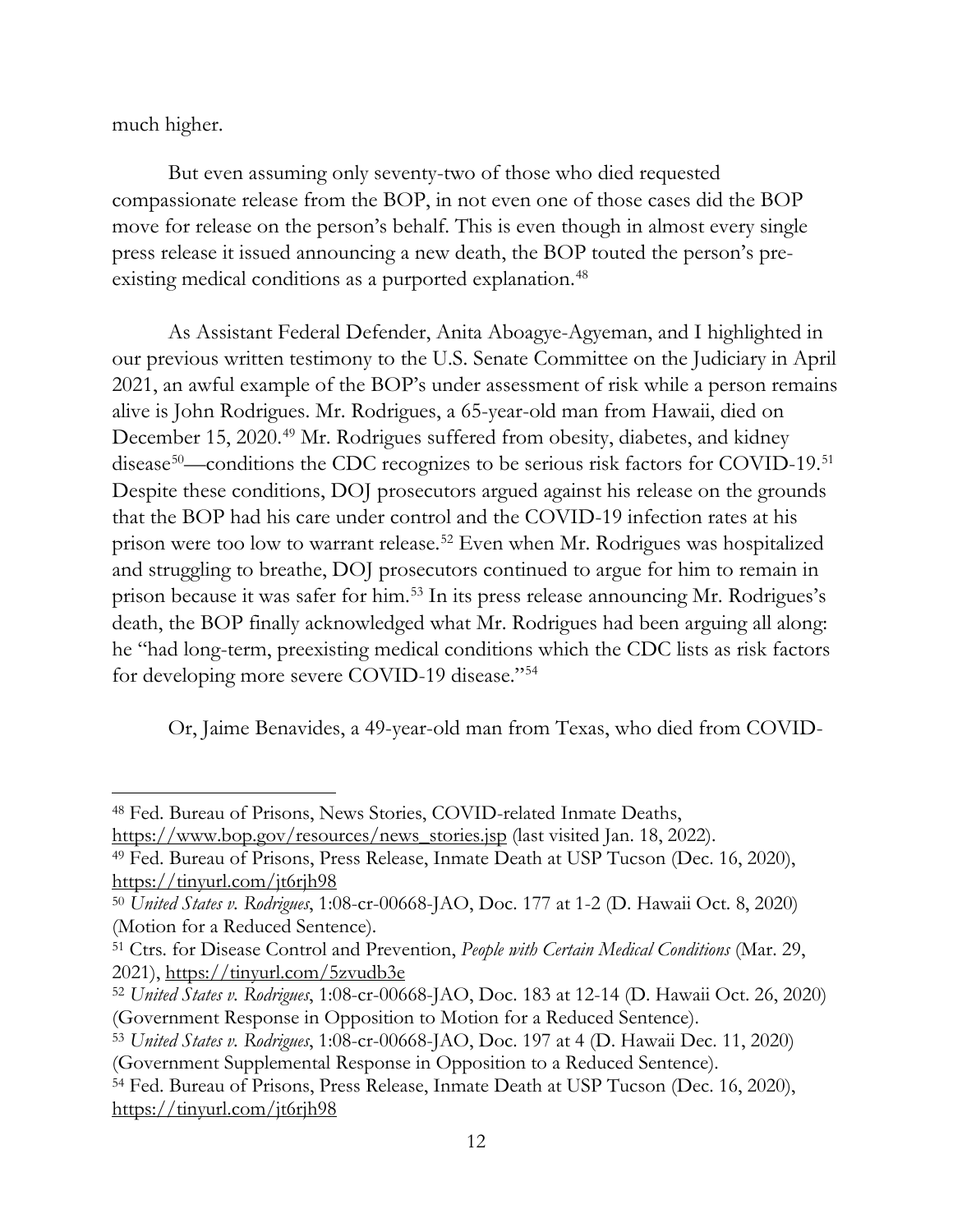19 while being housed at MCFP Springfield.[55](#page-13-0) Mr. Benavides was serving a 30-month sentence for a marijuana-trafficking offense,<sup>[56](#page-13-1)</sup> and at the time of his death, he had served 20 of those months.<sup>[57](#page-13-2)</sup> As though his death were not tragic enough, the last months of Mr. Benavides's life in the BOP must have been horrible. He was first diagnosed with COVID-19 on December 18, 2020. [58](#page-13-3) The BOP considered him "recovered" on December 28, 2020, but he was hospitalized on March 25, 2021, as his "condition worsened."<sup>[59](#page-13-4)</sup> Just days later, on April 4, he died.<sup>[60](#page-13-5)</sup> In the press release, the BOP notes he "had long-term, preexisting medical conditions which the CDC lists as risk factors for developing more severe COVID-19 disease."[61](#page-13-6)

More recently is the case of Lee Cormier, who passed away in BOP custody on December 28, 2021.<sup>[62](#page-13-7)</sup> Prior to his death, Mr. Cormier was incarcerated at FCI Beaumont.<sup>[63](#page-13-8)</sup> He tested positive for COVID-19 on November 6, 2020, and according to the BOP "was converted to the status of recovered."[64](#page-13-9) As outlined in his emergency motion for compassionate release, however, Mr. Cormier's battle with COVID-19 had left him "ravaged."[65](#page-13-10) Confined to a wheelchair, reliant on other incarcerated people to push him around, and having visited the hospital six times over three weeks, he pleaded with the district court to let him go home to no avail.<sup>[66](#page-13-11)</sup> On December 21, 2021, Mr. Cormier was transferred to a hospital for "shortness of breath" and later died.[67](#page-13-12) In the press release announcing Mr. Cormier's death, the BOP again made sure to highlight that he had "pre-existing medical conditions which

<span id="page-13-0"></span><sup>55</sup> Fed. Bureau of Prisons, Press Release, Inmate Death at MCFP Springfield (Apr. 7, 2021), <https://tinyurl.com/bxx3p9u3>

<span id="page-13-1"></span><sup>56</sup> *United States v. Benavides*, 5:19-cr-01324, Doc. 36 at 2 (S.D. Tex. Mar. 4, 2020) (Judgment).

<span id="page-13-2"></span><sup>57</sup> *United States v. Benavides*, 5:19-cr-01324, Doc. 4 (S.D. Tex. Aug. 13, 2019) (noting that Mr. Rodrigues was kept in custody at his initial appearance where he remained).

<span id="page-13-3"></span><sup>58</sup> Fed. Bureau of Prisons, Press Release, Inmate Death at MCFP Springfield (Apr. 7, 2021), <https://tinyurl.com/bxx3p9u3>

<span id="page-13-4"></span><sup>59</sup> *Id.*

<span id="page-13-5"></span><sup>60</sup> *Id.*

<span id="page-13-6"></span><sup>61</sup> *Id.*

<span id="page-13-7"></span><sup>62</sup> Fed. Bureau of Prisons, Press Release, Inmate Death at FCI Beaumont Low (Jan. 5, 2022), <https://tinyurl.com/2p8ufcy2>

<span id="page-13-8"></span><sup>63</sup> *Id.*

<span id="page-13-9"></span><sup>64</sup> *Id.*

<span id="page-13-10"></span><sup>65</sup> *United States v. Cormier*, 2:02-cr-20100-JDC-KK, Doc. 175 at 2 (W.D.La. Dec. 21, 2021).

<span id="page-13-11"></span><sup>66</sup> *Id.*

<span id="page-13-12"></span><sup>67</sup> *Id.*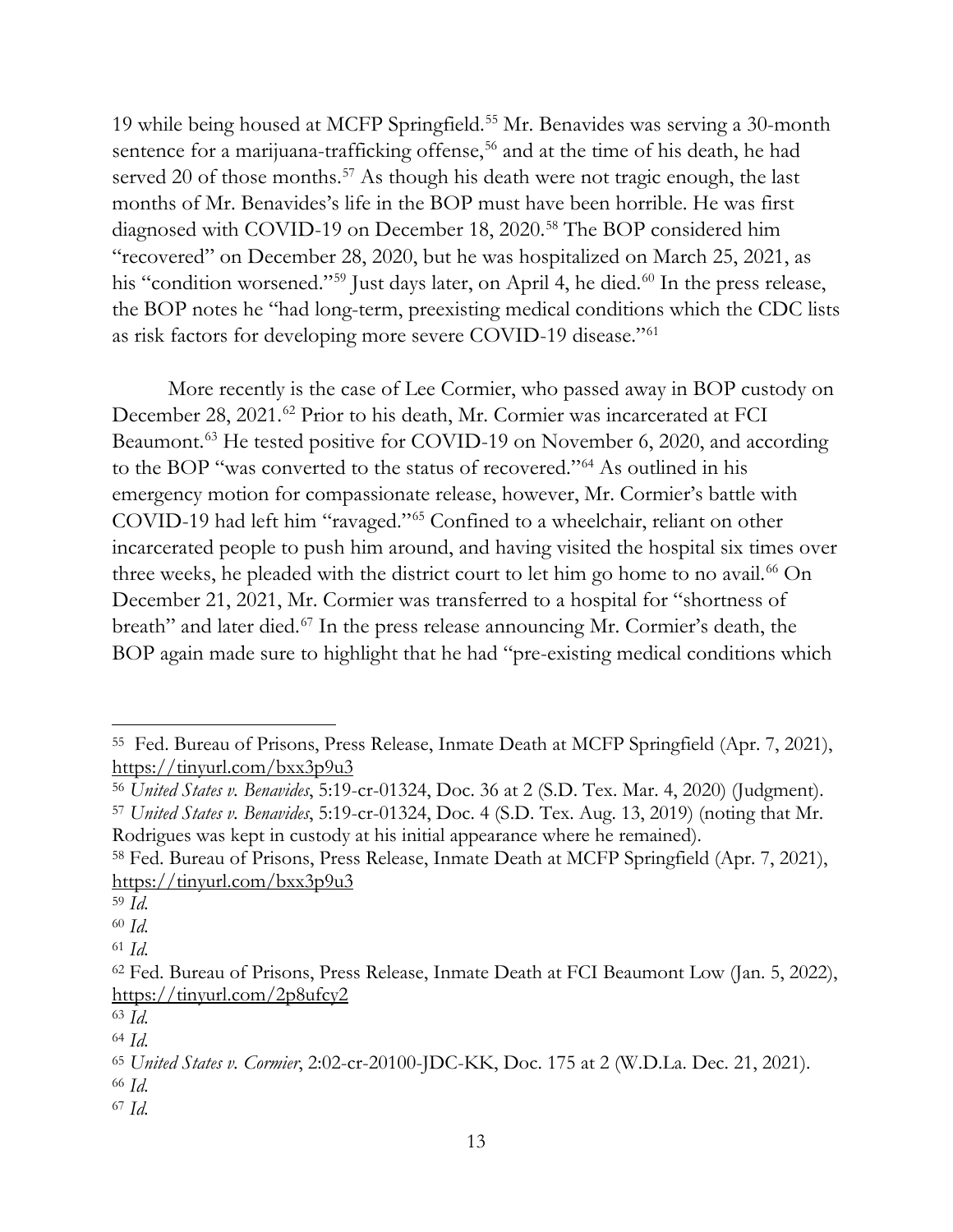the CDC lists as risk factors for developing more severe COVID-19 disease."[68](#page-14-0)

Not only is Mr. Cormier one of the latest people to die from COVID-19 while in BOP custody despite the BOP's recognition that he was medically at risk, but he is also the 37th person to die after having been considered recovered by the BOP. [69](#page-14-1)

With the passage of the First Step Act of 2018, Congress made clear that it intended the BOP to more broadly use its compassionate-release authority.<sup>[70](#page-14-2)</sup> The BOP had a chance to do so in each of the instances in which people in its custody died. The BOP even publicly recognized, post-mortem, that the people who had died were at risk for more severe illness and death. But these individuals' stories—and the stories of many others like them—show that the BOP has failed to realize Congress's intent.

Second, the BOP's inaccurate reporting has serious public-health implications. Accurate record keeping is a public-health necessity. In February 2021, Senators Elizabeth Warren and Cory Booker, along with Congresswomen Ayanna Pressley and Sylvia Garcia urged Congressional leaders to pass the Corrections Data Transparency Act, a bill that would require, in part, the BOP and U.S. Marshals service to collect and publicly report detailed data about COVID-19 cases, hospitalizations, deaths, and vaccinations in federal, state, and local correctional facilities.<sup>[71](#page-14-3)</sup> That bill currently sits in this Subcommittee.

Public health professionals like Dr. Brie Williams, Professor of Medicine at the University of San Francisco, and Director of AMEND, a training and leadership development program aimed at giving correctional leaders, correctional workers, and policy makers the tools needed to provide better healthcare in prisons, have endorsed

<span id="page-14-0"></span><sup>68</sup> Fed. Bureau of Prisons, Press Release, Inmate Death at FCI Beaumont Low (Jan. 5, 2022), <https://tinyurl.com/2p8ufcy2>

<span id="page-14-1"></span><sup>69</sup> *See* University of Iowa College of Law, Federal Criminal Defense Clinic, *Compassionate Release: People Who Have Died in Federal Custody*, [https://law.uiowa.edu/compassionate-release](https://law.uiowa.edu/compassionate-release-work-federal-courts)[work-federal-courts](https://law.uiowa.edu/compassionate-release-work-federal-courts) (last updated Jan. 20, 2022).

<span id="page-14-2"></span><sup>70</sup> *See* 164 Cong. Rec. S7314-02, 2018 WL 6350790 (Dec. 5, 2018) (statement of Senator Cardin, co-sponsor of First Step Act) ("[T]he bill expands compassionate release . . . and expedites compassionate release applications."); *see also United States v. Brown*, 457 F. Supp. 3d 691, 700 (S.D. Iowa 2020) (noting the First Step Act listed its changes under the title of "Increasing the Use and Transparency of Compassionate Release" (citing First Step Act of 2018, § 603(b), 132 Stat. at 5239)).

<span id="page-14-3"></span><sup>71</sup> H.R. 1072 – COVID-19 in Corrections Data Transparency Act, 117th Congress (2021- 2022).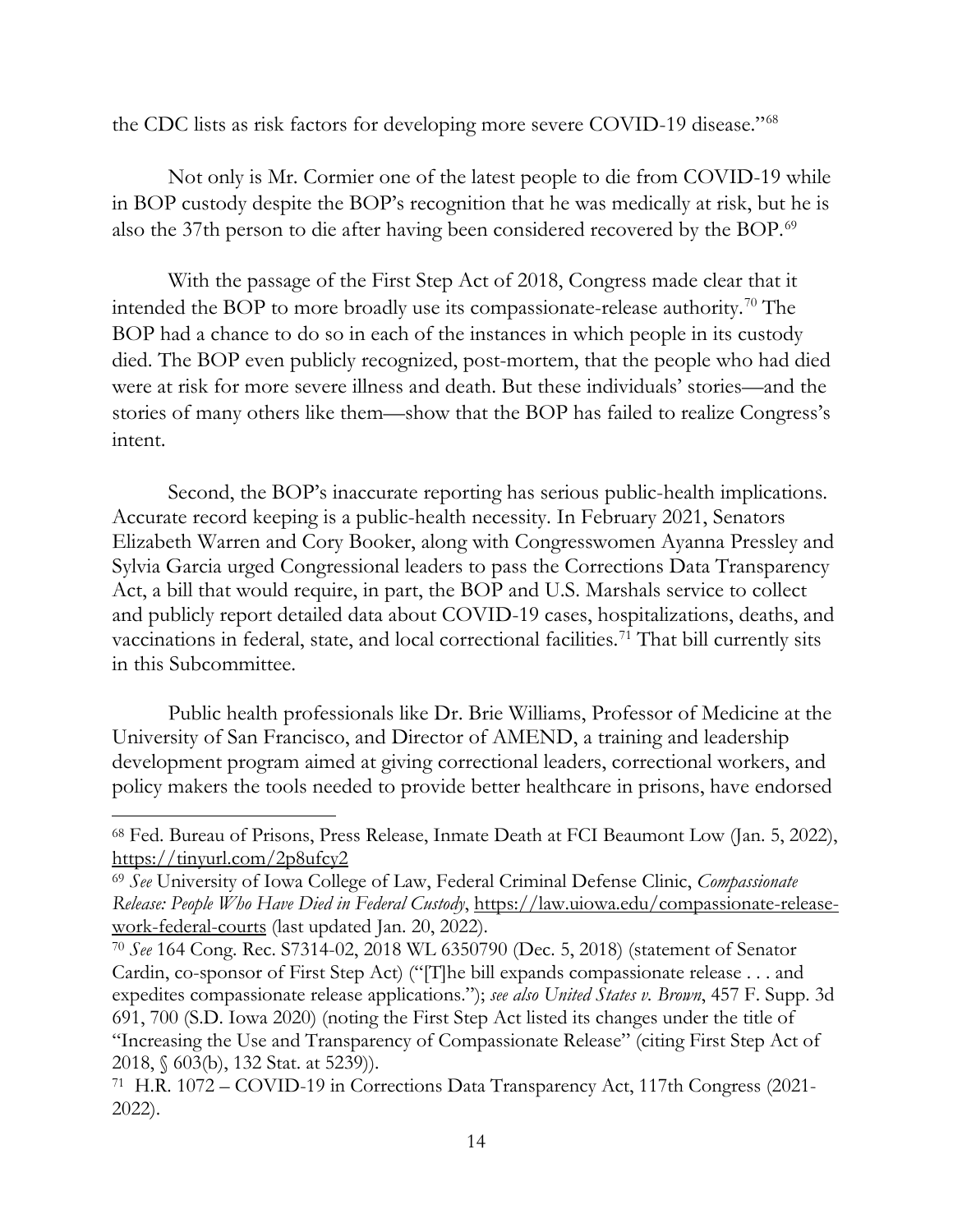the bill. Dr. Williams notes that "without accurate, timely and comprehensive data about the impact of COVID-19 in prisons, we are at an extraordinary disadvantage in the fight to keep people who live or work in prisons and their surrounding communities safe from the pandemic" and a failure to access and analyze this data today leaves us less prepared to address future infectious disease outbreaks.<sup>[72](#page-15-0)</sup>

## **4. Modest Proposals for Reform**

The question that remains is this: what must we do now? As my fellow defender, Anita Aboagye-Agyeman, and I have been arguing for over a year,<sup>[73](#page-15-1)</sup> Congress can take modest steps to remedy some of these issues. The steps below are narrow and focused on the issues that I've raised in my remarks, and they are in no way intended to be comprehensive.

First, with respect to deaths in custody, Congress should require the BOP to release complete and accurate information about everyone who has died while in federally run facilities, private prisons with federal contracts, and federally controlled halfway houses in a timely manner without the need for a FOIA request. Even if the agency cannot disclose the names of those individuals who have died in the press releases, it should issue "John/Jane Doe" press releases that include the gender, age, race, and information about whether the person suffered from an underlying condition that made them more susceptible to COVID-19. The BOP should also disclose how it trackd deaths in each facility, thereby helping to explain otherwise suspect fluctuations.

Second, with respect to infection rates, the BOP should not be reporting "cumulative" infection rate data that fails to fully account for everyone who has been infected with COVID-19 in its facilities. Removing people who have been released from custody from the total number of infections distorts the real rate of infection overtime. More precise data is needed. Moreover, each facility should be required to identify when it administers tests in each facility and how many people receive those tests at any one time. Without this data it is impossible to determine whether the BOP is undertesting.

Third, with respect to compassionate release, Congress should demand the BOP comply with the directive of the First Step Ac of 2018 that already requires it to

<span id="page-15-0"></span><sup>72</sup> UCSF Geriatrics, Department of Medicine, *Brie Williams and AMEND at UCSF Endorse COVID-19 in Corrections Data Transparency Act*, [https://tinyurl.com/5n8mjm5a.](https://tinyurl.com/5n8mjm5a)

<span id="page-15-1"></span><sup>73</sup> Written Testimony Before the U.S. Senate Committee on the Judiciary, Hearing on Oversight of the Federal Bureau of Prisons (Apr. 15, 2021).